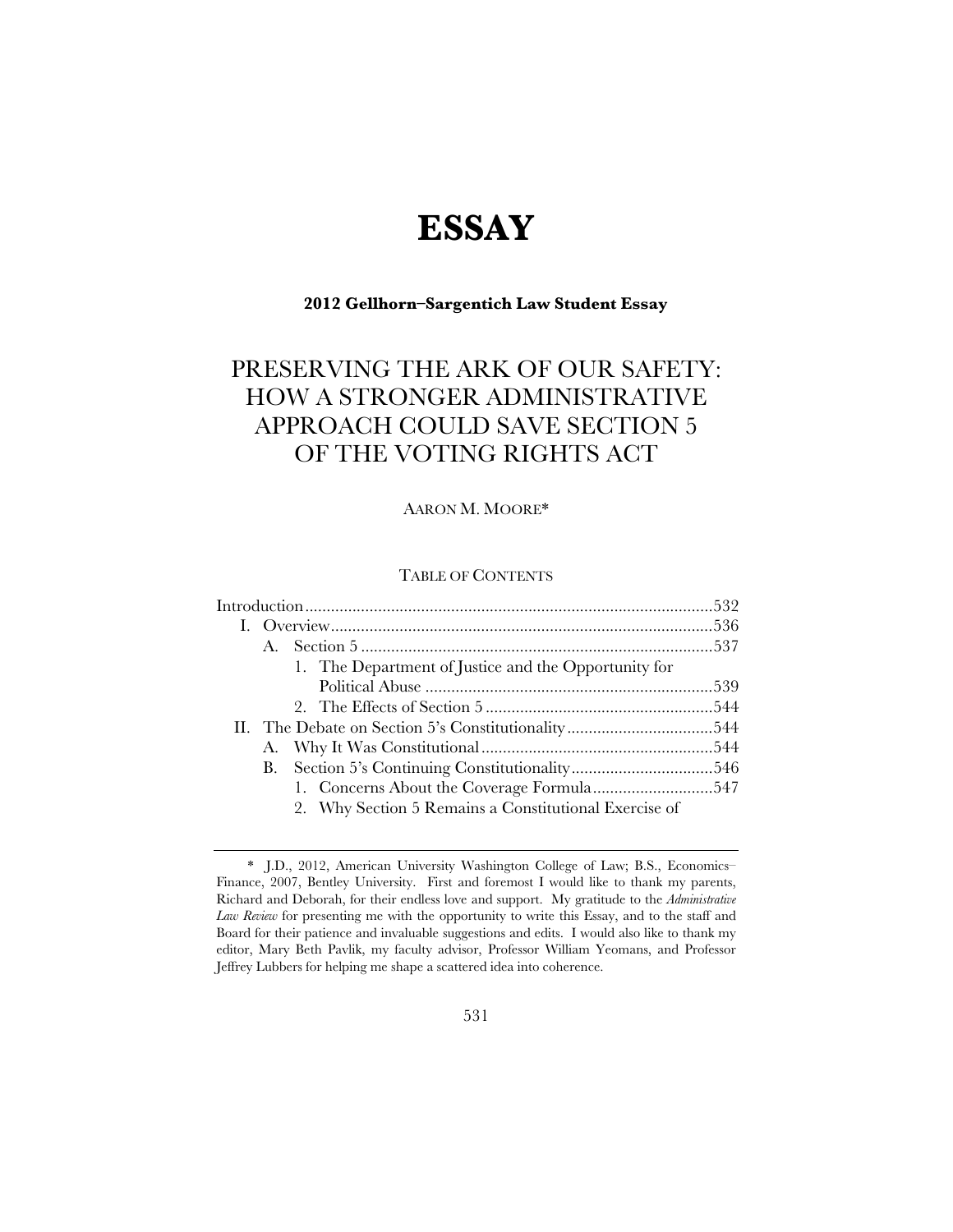#### 532 *ADMINISTRATIVE LAW REVIEW* [64:2

|  |  | 1. Requirement for an Inclusive Administrative Record558 |  |  |
|--|--|----------------------------------------------------------|--|--|
|  |  |                                                          |  |  |
|  |  |                                                          |  |  |
|  |  |                                                          |  |  |
|  |  |                                                          |  |  |

In our system, the first right and most vital of all our rights is the right to vote. Jefferson described the elective franchise as "the ark of our safety." It is from the exercise of this right that the guarantee of all our other rights flows.<sup>1</sup>

—Lyndon B. Johnson

#### INTRODUCTION

On July 27, 2006, President George W. Bush signed into law the Fannie Lou Hamer, Rosa Parks, and Coretta Scott King Voting Rights Act Reauthorization and Amendments Act of 2006 (2006 Reauthorization Act).2 The twenty-five year extension of the Voting Rights Act of 1965 (VRA)3 included the controversial yet undeniably successful Section 5.4 The VRA identifies districts with the worst histories of voting discrimination and subjects those "covered jurisdictions" to the obligations of Section 5. Section 5 requires jurisdictions within its coverage to apply for and receive approval, or "preclearance,"<sup>5</sup> from the Attorney General<sup>6</sup>

 <sup>1.</sup> Special Message to the Congress on the Right to Vote, 1 PUB. PAPERS 288 (Mar. 15, 1965). In 1801, Thomas Jefferson wrote, "The elective franchise, if guarded as the ark of our safety, will peaceably dissipate all combinations to subvert a Constitution, dictated by the wisdom, and resting on the will of the people." Letter from Thomas Jefferson to Benjamin Waring (Mar. 1801), *in* THE JEFFERSONIAN CYCLOPEDIA 841 (John P. Foley ed., 1900).

 <sup>2.</sup> Fannie Lou Hamer, Rosa Parks, and Coretta Scott King Voting Rights Act Reauthorization and Amendments Act of 2006, Pub. L. No. 109-246, 120 Stat. 577; *see* Associated Press, *Bush Signs Voting Rights Act Extension Amid Midterm Election Season*, USA TODAY (July 27, 2006, 10:17 AM), http://www.usatoday.com/news/Washington/2006-07- 27-bush-votingrights\_x.htm.

 <sup>3.</sup> Pub. L. No. 89-110, 79 Stat. 437 (1965) (codified as amended at 42 U.S.C. §§ 1971, 1973–1973bb-1 (2006)).

 <sup>4. 42</sup> U.S.C. § 1973c (2006).

 <sup>5. 28</sup> C.F.R. § 51.2 (2011).

 <sup>6.</sup> The Attorney General has, for almost every circumstance, delegated this authority to the Assistant Attorney General for the Civil Rights Division. *Id.* § 51.3.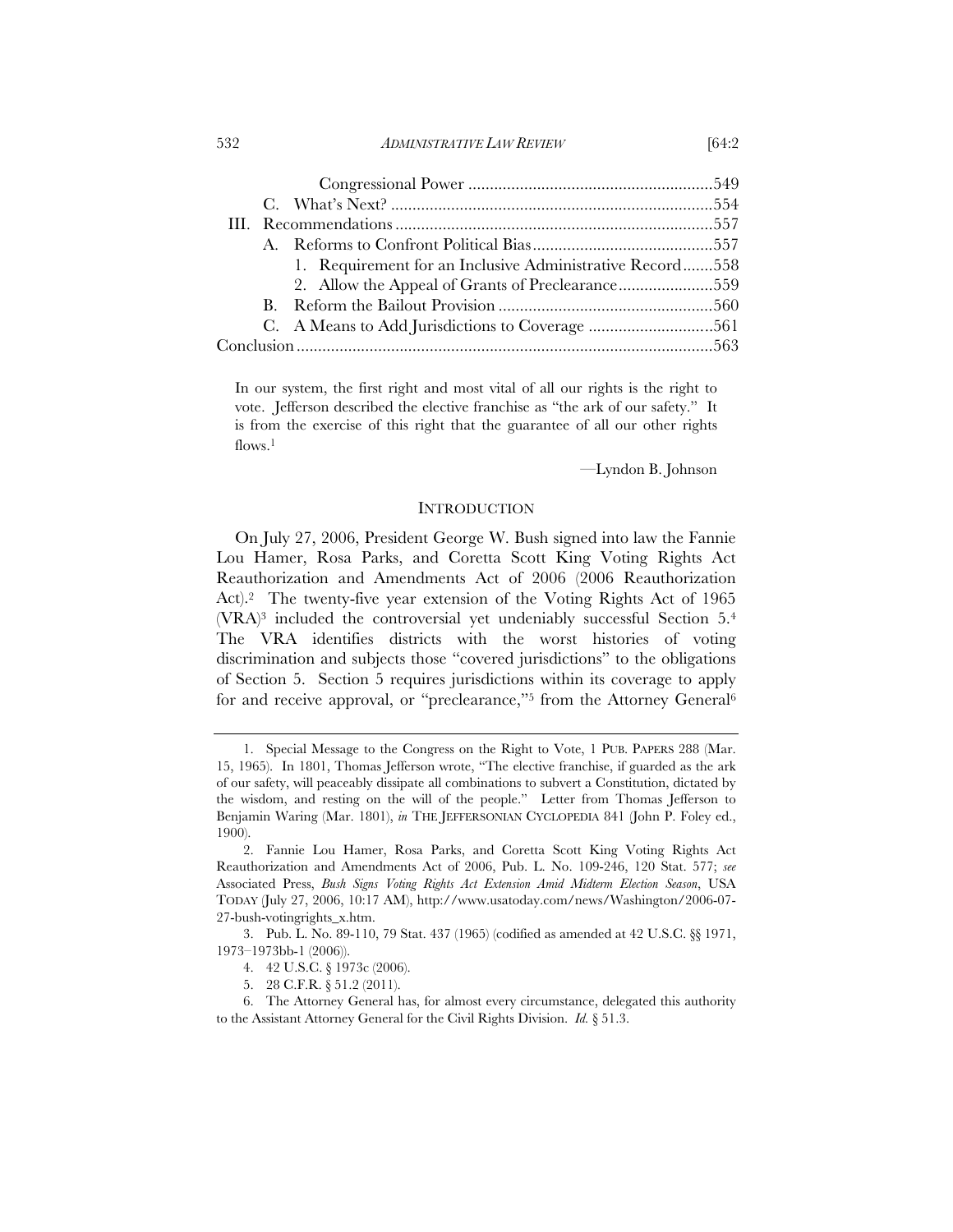or the U.S. District Court for the District of Columbia before making *any* voting-related changes.7 It has been an effective means of dismantling and preventing barriers to minority participation in the political process.8 Despite this success, the current system, in which the Department of Justice (DOJ) is confined to a specific set of covered jurisdictions and relatively static procedures, lacks the adaptability necessary to effectively combat voting discrimination in an ever-changing society.

Section 5 covers any state or political subdivision that, for the presidential elections of 1964, 1968, or 1972, (1) used a "test or device"9 as a precursor for voting and (2) had voter registration or voter turnout below 50%.10 Despite appeals to modify Section 5's coverage by updating the data used for this "coverage formula" in the 2006 Reauthorization Act,11

 10. 42 U.S.C. § 1973b(b); *see* H.R. REP. NO. 89-439, at 13–14 (1965), *reprinted in* 1965 U.S.C.C.A.N. 2437, 2444 (providing evidence and arguments that the presence of these two factors indicates the "strong probability" the tests or devices are being used to discriminate against minorities); *see also* 28 C.F.R. app. pt. 51 (listing the currently covered jurisdictions).

11*. See, e.g.*, *An Introduction to the Expiring Provisions of the Voting Rights Act and Legal Issues Relating to Reauthorization: Hearing Before the S. Comm. on the Judiciary*, 109th Cong. 10 (2006) (statement of Richard L. Hasen, William H. Hannon Distinguished Professor of Law, Loyola Law School); *The Continuing Need for Section 5 Pre-Clearance: Hearing Before the S. Comm. on the Judiciary*, 109th Cong. 85 (2006) (statement of Ronald Keith Gaddie, Professor of Political Science, The University of Oklahoma); Michael J. Pitts, *Section 5 of the Voting Rights Act: A Once* 

<sup>7</sup>*. See* 42 U.S.C. § 1973c(a); 28 C.F.R. § 51.10.

 <sup>8.</sup> *See infra* Part I.A.2.

<sup>9</sup>*. See* 42 U.S.C. § 1973b(c) (defining this phrase). Congress concluded that tests and devices, such as literacy tests and proof of "understanding of constitutional provisions . . . or good moral character, as prerequisites to voting" were often used to deny minorities the right to vote. H.R. REP. NO. 89-439, at 11–12 (1965), *reprinted in* 1965 U.S.C.C.A.N. 2437, 2443. In *South Carolina v. Katzenbach*, the Supreme Court accepted this basis for Section 5 coverage, concluding that "[t]ests and devices are relevant to voting discrimination because of their long history as a tool for perpetrating the evil." 383 U.S. 301, 330 (1966). Examples of this include requiring African-Americans to "interpret obscure sections of state constitutions" or answer questions such as "how many bubbles does a bar of soap contain" as a prerequisite for voter registration. Abigail Thernstrom, *Section 5 of the Voting Rights Act: By Now, a Murky Mess*, 5 GEO. J.L. & PUB. POL'Y 41, 44 (2007) (internal quotation marks omitted); *see* BRIAN K. LANDSBERG, FREE AT LAST TO VOTE 18 (2007) (noting that in response to the concern "that black voters would begin to have a voice in Alabama politics," the Alabama Democratic Party sponsored and successfully adopted the Boswell Amendment in 1946, which "required that an applicant be able to understand and explain any article of the constitution of the United States" (internal quotation marks omitted)). In 1975, Congress amended the term "test or device" to include the practice of providing voting material exclusively in English during the 1972 election in jurisdictions where over 5% of the voting age citizens were "members of a single language minority." Voting Rights Act Amendments of 1975, Pub. L. No. 94-73, § 203, 89 Stat. 400, 401–02 (codified as amended at 42 U.S.C. § 1973b(f)). Congress concluded that providing voting material only in English could effectively deny language minorities the right to vote. *See id*.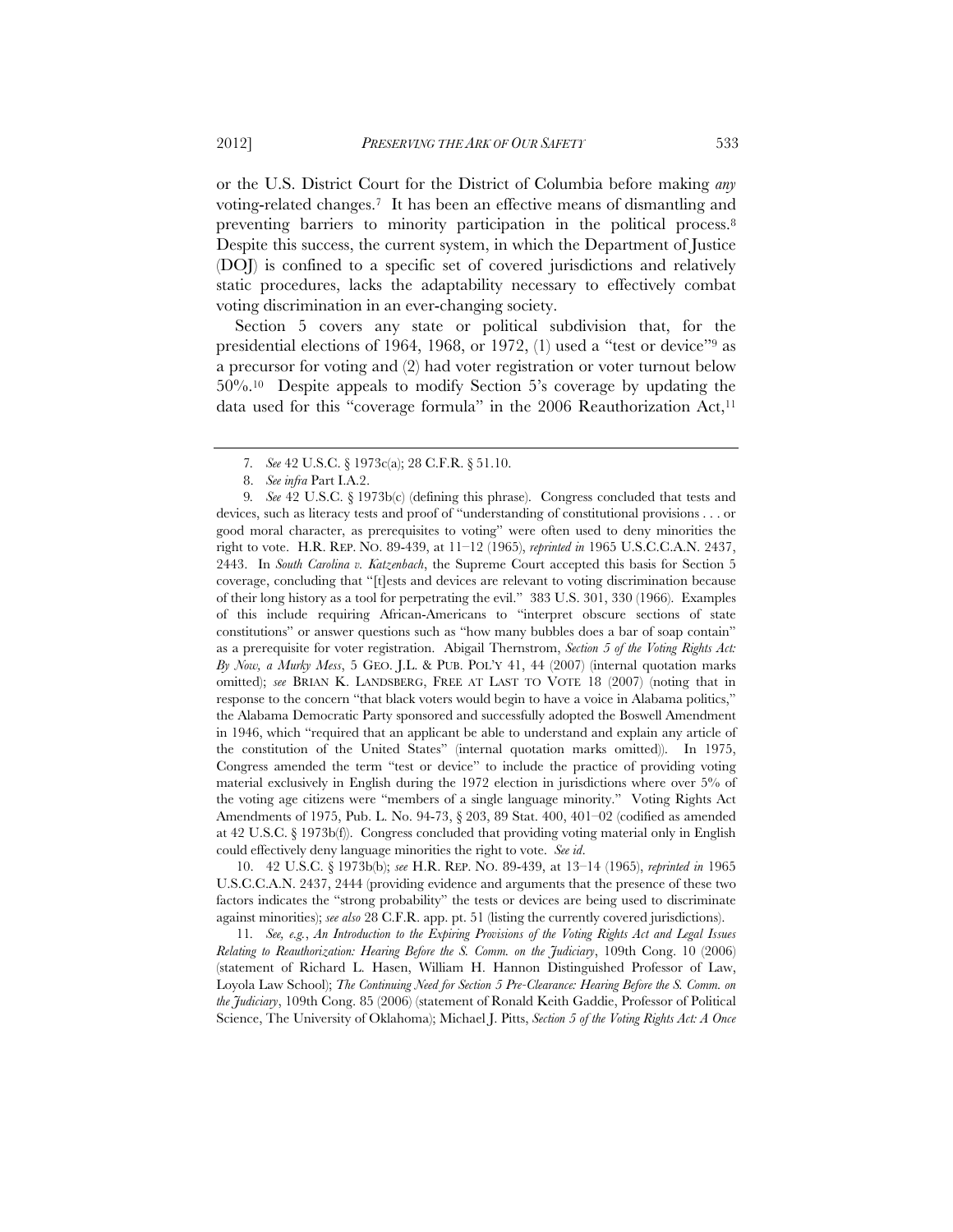Congress chose to retain 1964, 1968, and 1972 as the baseline years. This failure to alter the coverage formula has created diverse criticism.<sup>12</sup> It has also fueled continuing concerns over the constitutionality of Section 5.

The constitutional foundation of Section 5 and the protection it affords may be on the verge of collapse.13 This is a worrisome prospect. Professor Cashin concludes that as long as "pronounced racial cleavages remain evident in party affiliation" there will be a significant risk of voting discrimination.14 Perhaps the single most effective and important tool in the battle against voting discrimination, the end of Section 5 would be a monumental blow to the civil rights movement.<sup>15</sup> Further, it is unclear what, if any, phoenix would rise from the ashes of Section 5.16

13*. See* Nw. Austin Mun. Util. Dist. No. One v. Holder (*NAMUDNO*), 129 S. Ct. 2504, 2512 (2009) (recognizing Section 5's federalism costs and asserting, in dicta, that if voting discrimination is no longer concentrated in the covered jurisdictions, Section 5's application may not be "sufficiently related to the problem that it targets" and, thus, Section 5 may be unconstitutional); *see also* Robert Barnes, *Voting Rights Provision in Peril*, WASH. POST, Feb. 10, 2012, at A2; *infra* notes 127–129 and accompanying text.

 14. Sheryll D. Cashin, *Democracy, Race, and Multiculturalism in the Twenty-First Century: Will the Voting Rights Act Ever Be Obsolete?*, 22 WASH. U. J.L & POL'Y 71, 74 (2006).

15*. Accord* Luis Fuentes-Rohwer, *Legislative Findings, Congressional Powers, and the Future of the Voting Rights Act*, 82 IND. L.J. 99, 102 (2007) (calling a potential challenge to Section 5 a "showdown for the ages, a clash of principles between 1960s liberalism and 1990s conservatism"); Heather K. Gerken, *A Third Way for the Voting Rights Act: Section 5 and the Opt-In Approach*, 106 COLUM. L. REV. 708, 709 (2006) (describing Section 5 as the "most powerful weapon in the civil rights arsenal"). Section 5 directly confronted the serious problems of case-by-case adjudication, including the fact that once one practice was deemed illegal, "local officials would [simply] switch to another" discriminatory practice. *Id*. at 711. It thus solved the difficulties surrounding the enforcement of the right to vote by effectively preventing new discriminatory voting practices from ever being put into effect. *See id*.

 16. This idiom finds its inception in a clever question posed by Adam Finkel and Jason Sullivan. *See* Adam M. Finkel & Jason W. Sullivan, *A Cost–Benefit Interpretation of the* 

*and Future Remedy?*, 81 DENV. U. L. REV. 225, 278–82 (2003).

<sup>12</sup>*. See, e*.*g*., S. REP. NO. 109-295, at 25–36 (2006) (additional views of Senators John Cornyn and Tom Coburn) (providing data that show significant improvement in African-American voter registration and turnout in the covered jurisdictions, and arguing that the "systematic, invidious practices that plagued our election system 40 years ago" no longer exist and, thus, an alternative or updated coverage formula should have been considered); Roger Clegg & Linda Chavez, *An Analysis of the Reauthorized Sections 5 and 203 of the Voting Rights Act of 1965: Bad Policy and Unconstitutional*, 5 GEO. J.L. & PUB. POL'Y 561, 581 (2007) (concluding that the coverage formula no longer has "any rhyme or reason" and that it must be updated so that the coverage reflects the current state of the country); Carol M. Swain, *Reauthorization of the Voting Rights Act: How Politics and Symbolism Failed America*, 5 GEO. J.L. & PUB. POL'Y 29, 29 (2007) (asserting that Congressional failure to update the coverage of Section 5 missed an opportunity to extend protection to areas that truly need it and continued coverage for some jurisdictions where the situation no longer requires it or even where there was never any history of discrimination).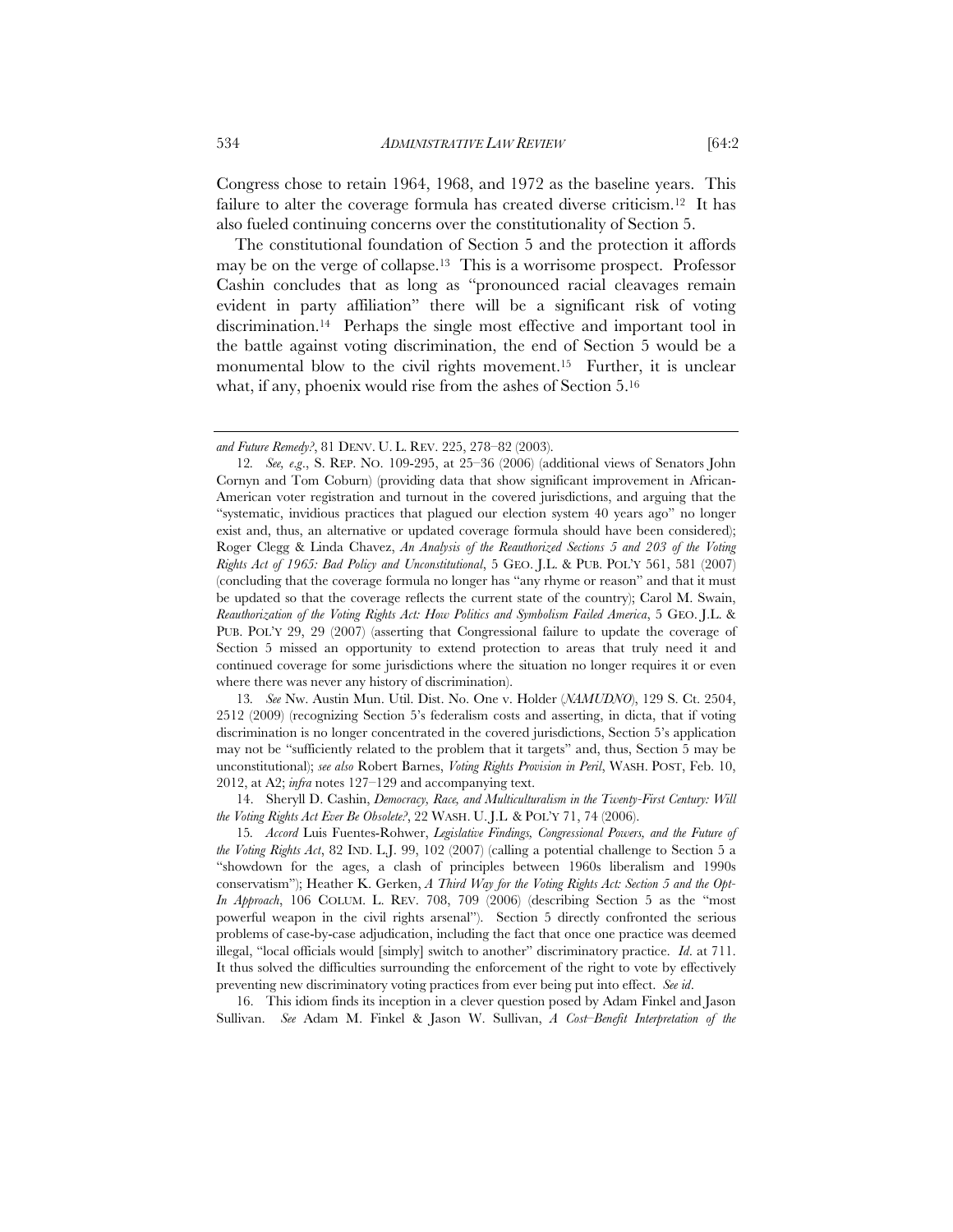Since Congress passed the VRA in 1965, the Supreme Court has upheld the constitutionality of Section 5 on numerous occasions.17 In so doing, the Court acknowledged the questionable constitutional standing of Section 5 but recognized that "exceptional conditions" and "unique circumstances" may "justify legislative measures not otherwise appropriate."18 The debate over the current state of Section 5's constitutionality thus focuses on whether those conditions and circumstances that justified Section 5 in the past, or their modern day equivalents, still exist. Ultimately, this question will be framed by the standard of review the Supreme Court uses to determine the constitutionality of Section 519 and whether, under that standard, the legislative record is sufficient to justify the continuing need for Section 5's prophylactic approach to voting discrimination.

18*. Katzenbach*, 383 U.S. at 334–35 (1966) (holding that the fact that the covered states were continuously developing and enacting new discriminatory rules with the clear purpose of evading unfavorable court rulings were "unique circumstances" and Section 5 was a reasonable congressional response); *see also NAMUDNO*, 129 S. Ct. at 2510 (stating that past decisions upheld the VRA since "circumstances continued to justify the provisions"); *id.* at 2525–26 (Thomas, J., concurring in the judgement in part and dissenting in part) (arguing the discrimination justifying the previous decisions no longer exists).

19*. Compare Katzenbach*, 383 U.S. at 324 (finding Section 5 constitutional by applying the rational means test) *and* Nw. Austin Mun. Util. Dist. No. One v. Murkasey, 573 F. Supp. 2d 221, 241–46 (D.D.C. 2008) (holding that the rational means test should still apply), *rev'd on statutory grounds*, *NAMUDNO*, 129 S. Ct. 2504, *with* Shelby Cnty. v. Holder, 811 F. Supp. 2d 424, 449 (D.D.C. 2011) ("*Boerne*'s congruence and proportionality framework reflects a refined version of the same method of analysis utilized in *Katzenbach*, and hence provides the appropriate standard of review to assess Shelby County's facial constitutional challenge to Section 5 and Section 4(b)."), *and* City of Boerne v. Flores, 521 U.S. 507, 520 (1997) (ruling that statutes passed by Congress under § 5 of the Fourteenth Amendment will be reviewed using the "congruence and proportionality" test), *and* Clegg & Chavez*, supra* note 12, at 569–70 (predicting the Supreme Court will review Congress's Fifteenth Amendment enforcement authority under the "congruence and proportionality" test outlined in *City of Boerne*).

*<sup>&</sup>quot;Substantially Similar" Hurdle in the Congressional Review Act: Can OSHA Ever Utter the E-Word (Ergonomics) Again?*, 63 ADMIN L. REV. 707, 709 (2011) ("What kind of phoenix, if any, is allowed to rise from the ashes of a dead regulation?").

<sup>17</sup>*. See, e.g.*, Lopez v. Monterey Cnty., 525 U.S. 266, 282–84 (1999) (recognizing the federalism concerns with Section 5 but holding that the Fifteenth Amendment permits intrusion into "areas traditionally reserved to the States" and thus ruling that the Voting Rights Act (VRA) was a permissible exercise of Congressional authority); Georgia v. United States, 411 U.S. 526, 535 (1973) (reaffirming the reasoning of *Katzenbach* that Section 5 is "a permissible exercise of congressional power under  $\S 2$  of the Fifteenth Amendment"); South Carolina v. Katzenbach, 383 U.S. 301 (1966). In *Katzenbach*, the Court recognized the enduring problem of voting discrimination, the ineffectiveness of past methods of enforcement, and that discrimination was concentrated in certain areas of the country, thus ruling that Section 5 was a "permissible method of dealing with the problem" of voting discrimination. *Id*. at 328–29.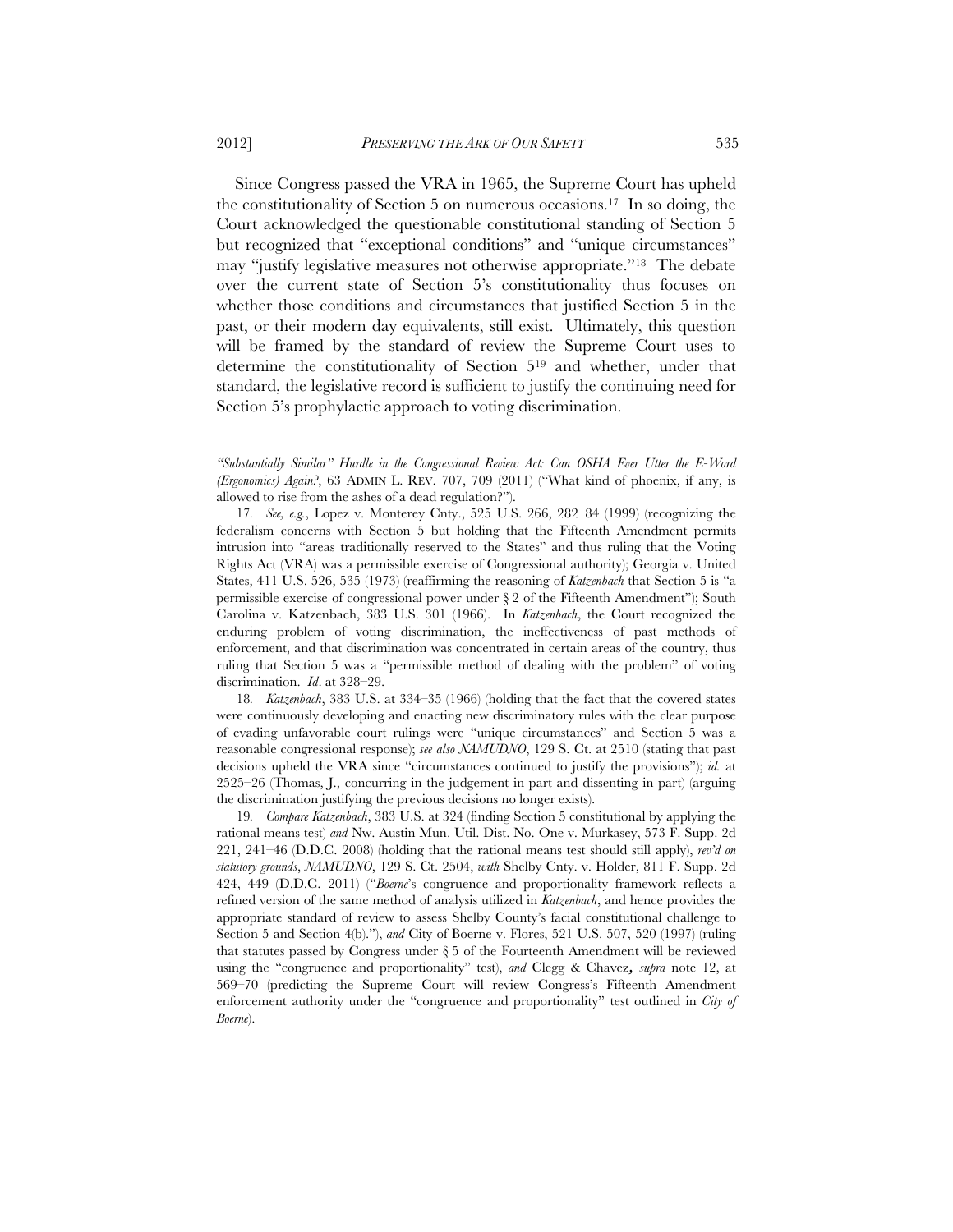536 *ADMINISTRATIVE LAW REVIEW* [64:2

This Essay argues that a stronger and more dynamic administrative approach, one that includes the authority to adjust the coverage and procedures of Section 5, can help ensure the continued constitutionality of Section 5 by better tailoring it to changing demographics and evolving needs. This would directly respond to the Supreme Court's concern that the current coverage may not be "sufficiently related to the problem that it targets"20 by allowing coverage to be continuously adjusted to include the areas where problems exist. This Essay also maintains that an agency with authority to adjust both the procedures and coverage of Section 5 will be far more effective at combating modern-day voting discrimination on a national scale. Finally, this Essay posits that greater transparency in the preclearance process, along with specific reporting requirements and avenues to appeal grants of preclearance, will help reduce the risk of political abuse.

Part I of this Essay gives an overview of Section 5, the effect it has had in the covered jurisdictions, and the role of DOJ in its enforcement. Part II examines the constitutionality of Section 5, looking both at why it was constitutional in 1965 and why it remains constitutional today. Finally, Part III proposes that Congress amend the VRA to strengthen the reporting requirement for preclearance decisions, allow for the appeal of grants of preclearance, create a means by which jurisdictions may be added to Section 5 coverage, and establish a more efficient way for the removal of jurisdictions from coverage. This Essay is in no way meant to assert that Section 5, in its current form, is ineffective or unnecessary. It simply attempts to suggest reforms that would greatly strengthen the effectiveness and constitutional foundation of Section 5's protection now and in the future.

#### I. OVERVIEW

Congress passed the VRA in an attempt to remedy what it called the "painfully slow" progress in enforcement of the Fifteenth Amendment<sup>21</sup> and the voting rights statutes in effect at the time.<sup>22</sup> It attributed this slow progress to the "intransigence of State and local officials" and the prolonged and costly judicial process of a case-by-case enforcement approach.<sup>23</sup> While the VRA has other important remedial provisions, $24$ 

<sup>20</sup>*. NAMUDNO*, 129 S. Ct. at 2512.

 <sup>21.</sup> U.S. CONST. amend. XV (stating that the right to vote cannot be denied on the basis of race).

 <sup>22.</sup> H.R. REP. NO. 89-439, at 9 (1965), *reprinted in* 1965 U.S.C.C.A.N. 2437, 2441.

<sup>23</sup>*. Id*. at 9–10 (stating that trial preparation for a voting rights case filed by the Justice Department involves an enormous amount of time and often, since new discriminatory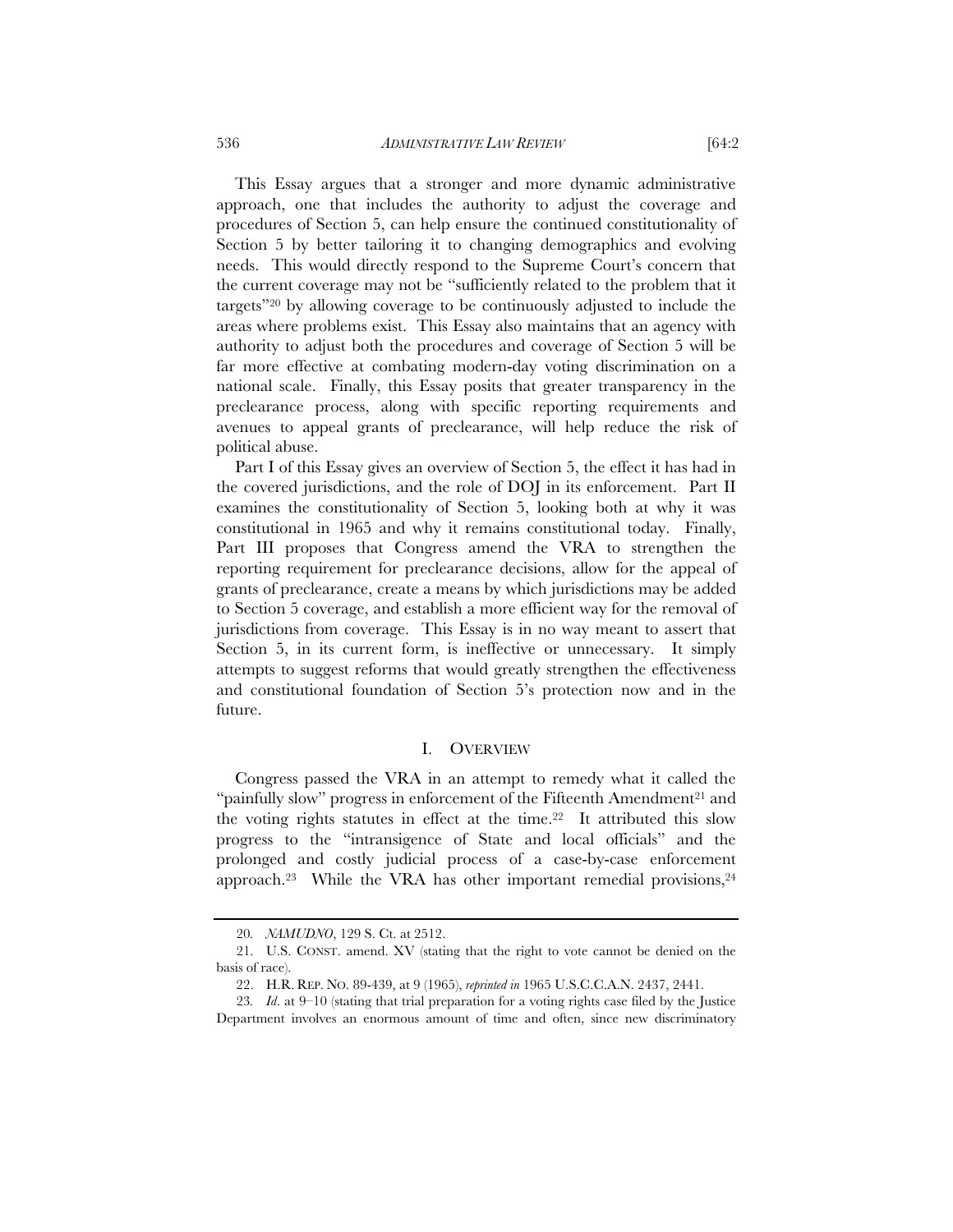Section 5 is the primary focus of this Essay.

#### *A. Section 5*

Section 5 was included in the VRA as a temporary provision.25 It was subsequently reauthorized and amended in  $1970$ ,  $26$   $1975$ ,  $27$  and  $1982$ ;  $28$  in 2006 it was extended for an additional twenty-five years.29 While technically temporary, Section 5 represents the central provision of Congress's solution to ineffective and costly case-by-case adjudication of the continuously evolving methods of voting discrimination.30 Section 5

 25. Technically the expiring provision is Section 4(a), codified in 42 U.S.C. § 1973b(a)(8), and applies only to Section 4, but since Section 5's coverage is specified in Section 4, the expiration of Section 4 would impliedly mean the end of Section 5. In addition to Section 4 and Section 5, the other temporary provision is Section 203, codified in 42 U.S.C. § 1973aa-1a.

26. Voting Rights Act Amendments of 1970, Pub. L. No. 91-284, 84 Stat. 314.

27. Pub. L. No. 94-73, 89 Stat. 400 (1975).

28. Voting Rights Act Amendments of 1982, Pub L. No. 97-205, 96 Stat. 131.

 29. Fannie Lou Hamer, Rosa Parks, and Coretta Scott King Voting Rights Act Reauthorization and Amendments Act of 2006, Pub. L. No. 109-246, § 7, 120 Stat. 577, 581.

30*. See* J. Morgan Kousser, *The Strange, Ironic Career of Section 5 of the Voting Rights Act, 1965–2007*, 86 TEX. L. REV. 667, 680 (2008) (recognizing Section 5 as *the* remedy to the ineffective case-by-case approach to voter discrimination). Congress recognized that in addition to the fact that a case-by-case approach was both slow and costly, it also often "caused no change in result, only in methods," as offenders would simply devise a new means by which to discriminate. H.R. REP. NO. 89-439, at 10 (1965), *reprinted in* 1965 U.S.C.C.A.N. 2437, 2441; *cf.* Joshua A. Douglas, *The Significance of the Shift Toward As-Applied Challenges in Election Law*, 37 HOFSTRA L. REV. 635, 692–93 (2009) (discussing the damages that stem from allowing a discriminatory voting law to be enforced while it is being

schemes are being continuously developed, causes "no change in result, only in methods"); Nathaniel Persily, *The Promise and Pitfalls of the New Voting Rights Act*, 117 YALE L.J. 174, 177 (2007) [hereinafter Persily, *Promise and Pitfalls*] ("Such a remedy was necessary because caseby-case adjudication of voting rights lawsuits proved incapable of reining in crafty Dixiecrat legislatures determined to deprive African Americans of their right to vote, regardless of what a federal court might order.").

 <sup>24.</sup> There are other vitally important provisions of the VRA. Section 2 represents the statutory embodiment of the Fifteenth Amendment's right to vote. It bans any voting practice or procedure "which results in a denial or abridgement of the right of any citizen . . . to vote on account of race or color." 42 U.S.C. § 1973(a) (2006). Section 4 contains a provision that lists the requirements by which jurisdictions may bail out of Section 5 coverage, *see id*. § 1973b(a), the coverage formula, *see id*. § 1973b(b), and the statutory definitions of *test* and *device* used in the coverage formula, *see id*. § 1973b(c), (f)(3). Section 10 unequivocally bans the use of "poll taxes" as a prerequisite to the right to vote. *See id*. § 1973h. Finally, Section 203 requires that any jurisdiction where more than 5% or 10,000 citizens are "members of a single language minority and are limited-English proficient" must offer bilingual voting material. *Id*. § 1973aa-1a.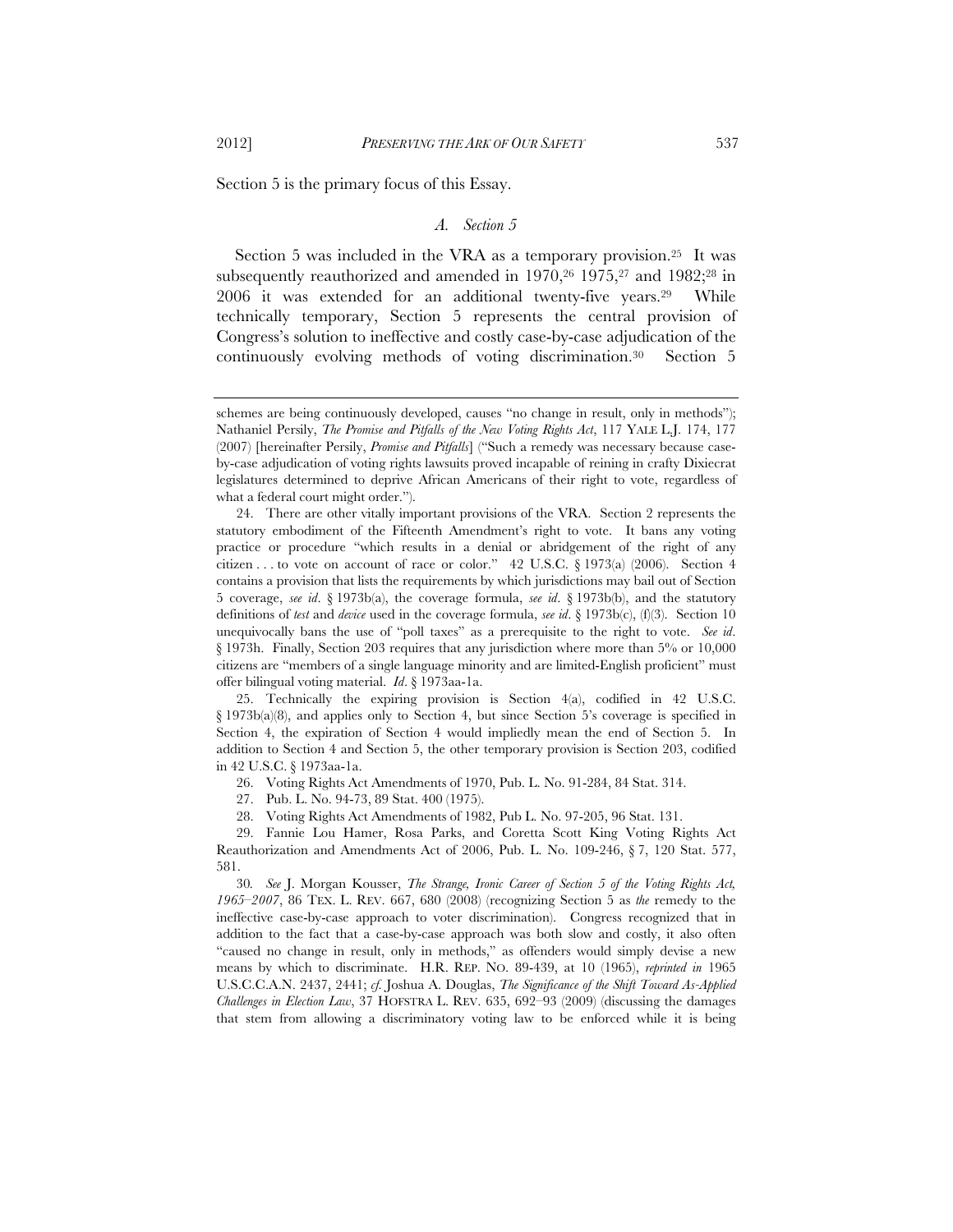accomplishes its purpose by automatically requiring examination of any proposed change to voting practices in a covered jurisdiction and shifting the burden to the jurisdiction to prove that the change "neither has the purpose nor will have the effect of denying or abridging the right to vote on account of race."31 Thus, covered jurisdictions are barred from enforcing any changes to voting practices without first meeting this burden of proof in the eyes of either the U.S. Attorney General or, alternatively, the U.S. District Court for the District of Columbia.<sup>32</sup> This prophylactic approach to voting discrimination was unique and innovative,<sup>33</sup> but given certain states' prior success thwarting Congress's attempts to enforce the guarantees of the Fifteenth Amendment, it was exactly what was needed.

Even though Congress has not updated the coverage formula for Section 5 since the 1975 reauthorization, $34$  coverage is not inherently static. There is a "bailout" provision in the VRA that provides covered jurisdictions with a means of ending coverage by seeking declaratory judgment from the District Court of the District of Columbia.<sup>35</sup> The provision requires the jurisdiction to prove conformity with specific factors for the preceding ten years to a three-judge panel.36 Broadly, the requirements demand that the panel find a "record of nondiscriminatory voting practices and current efforts to expand minority participation in all aspects of the political

32*. See* 42 U.S.C. § 1973c.

 33. South Carolina v. Katzenbach, 383 U.S. 301, 327 (1966) (calling the VRA an "inventive" exercise of Congress's Fifteenth Amendment authority); Persily, *Promise and Pitfalls*, *supra* note 23, at 177, 216 ("The preclearance procedures in section 5 are completely unlike anything else in the U.S. Code, given their inversion of the normal federal–state relationship.").

 34. Pub. L. No. 94-73, sec. 202, 89 Stat. 400, 401 (1975) (adding data from the 1972 presidential election to the coverage formula).

35*. See* 42 U.S.C. § 1973b(a) (setting forth the evidentiary and procedural requirements for a successful bailout from Section 5 coverage); 28 C.F.R. § 51.5(b); *see also* Christopher B. Seaman, *An Uncertain Future For Section 5 of the Voting Rights Act: The Need for A Revised Bailout System*, 30 ST. LOUIS U. PUB. L. REV. 9, 18 (2010) ("[B]ailout was designed as a 'safety valve' to release from coverage jurisdictions that could establish they had not discriminated against minority voters.").

36*. See* 42 U.S.C. § 1973b(a)(1)(A)–(F), (a)(4)–(5).

challenged in court and concluding "case-by-case adjudication through as-applied challenges is too slow to vindicate" the right to vote).

 <sup>31. 42</sup> U.S.C. § 1973c(a) (2006); *see* Kousser, *supra* note 30, at 680 (asserting that shifting the burden of proof to the jurisdiction, along with the scrutiny of every voting change, was necessary to combat the innovative means of discriminating continuously implemented by the South); *see also* 28 C.F.R. § 51.54(b) (2011) (stating that a discriminatory effect will be found if the proposed voting change results in retrogression of a minority group's "effective exercise of the electoral franchise").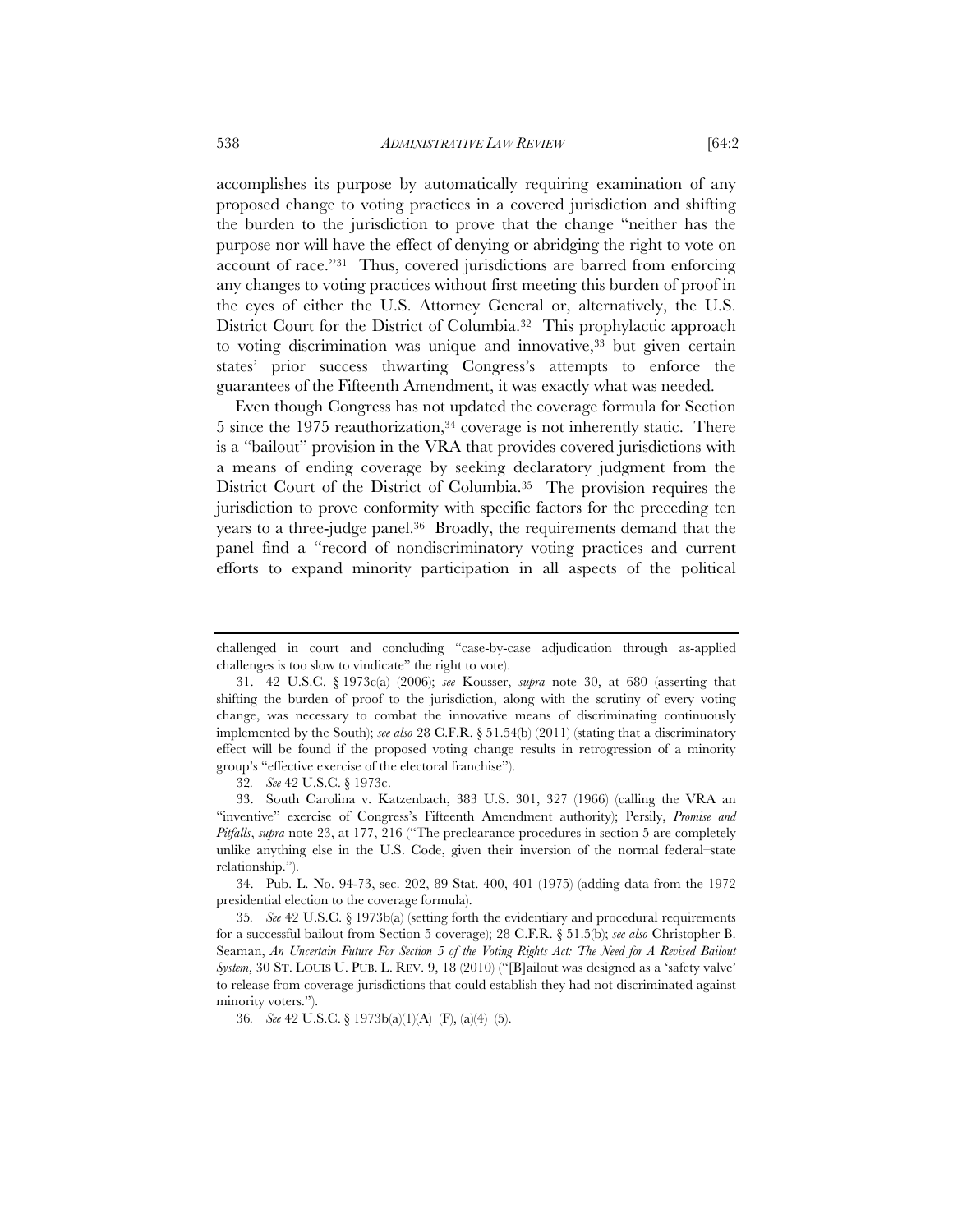process."37 Additionally, even if the plaintiff jurisdiction successfully meets its evidentiary burden, the court retains jurisdiction for the succeeding ten years and must reopen the proceedings upon a "motion of the Attorney General or any aggrieved person alleging that conduct has occurred which, had that conduct occurred during the ten-year periods" preceding the bailout litigation, "would have precluded the issuance of a declaratory judgment" for the jurisdiction.38 If the violating conduct is proven, the declaratory judgment is vacated and Section 5 coverage is reinstated.39 Despite this mechanism allowing a jurisdiction to escape Section 5 coverage, as of 2009, only seventeen out of over twelve thousand covered jurisdictions had successfully utilized the provision.40 The reason for this low number is unclear, but it implies the bailout mechanism may need reform.41

#### *1. The Department of Justice and the Opportunity for Political Abuse*

The DOJ is vital to the success of Section  $5,42$  yet its role is surprisingly limited. Congress restricted DOJ's power by denying it meaningful regulatory authority over Section 5 and its coverage.43 DOJ's accountability for its decisions is also significantly curtailed since grants of preclearance are not judicially reviewable44 and need not be explained or

40*. NAMUDNO*, 129 S. Ct. 2504, 2519 & n.1 (2009) (Thomas, J., concurring in the judgement in part and dissenting in part).

41*. See* Persily, *Promise and Pitfalls*, *supra* note 23, at 213–14 (advancing multiple possible theories as to why so few jurisdictions have bailed out); Pitts, *supra* note 11, at 284–85 (blaming the difficulty of the bailout provision for the low number of successful bailouts). *But see* Hebert, *supra* note 37, at 257 ("My experience indicates that the standards for establishing bailout eligibility that currently exist have proven to be both workable and practical."). See the entire Hebert article for a description of the bailout provision, including its history, a discussion of its requirements and the process that successful jurisdictions have followed, and a convincing case for why the current procedures work and the burden on jurisdictions is reasonable.

 42. *See* 42 U.S.C. § 1973c(a) (outlining the role of the Attorney General in the preclearance process).

 43. Kousser, *supra* note 30, at 683 (recognizing that the Department of Justice (DOJ) is restricted to the issuance of guidelines or procedures instead of "rules," and "its objection letters [do] not have precedential force").

 44. Morris v. Gressette, 432 U.S. 491, 500–07 (1977) (concluding that the VRA precludes judicial review of the Attorney General's decision to grant preclearance); 28

 <sup>37.</sup> J. Gerald Hebert, *An Assessment of the Bailout Provisions of the Voting Rights Act*, *in* VOTING RIGHTS ACT REAUTHORIZATION OF 2006: PERSPECTIVES ON DEMOCRACY, PARTICIPATION, AND POWER 257, 262-63 (Ana Henderson ed., 2007) (restating the specific requirements).

 <sup>38. 42</sup> U.S.C. § 1973b(a)(5).

<sup>39</sup>*. Id.*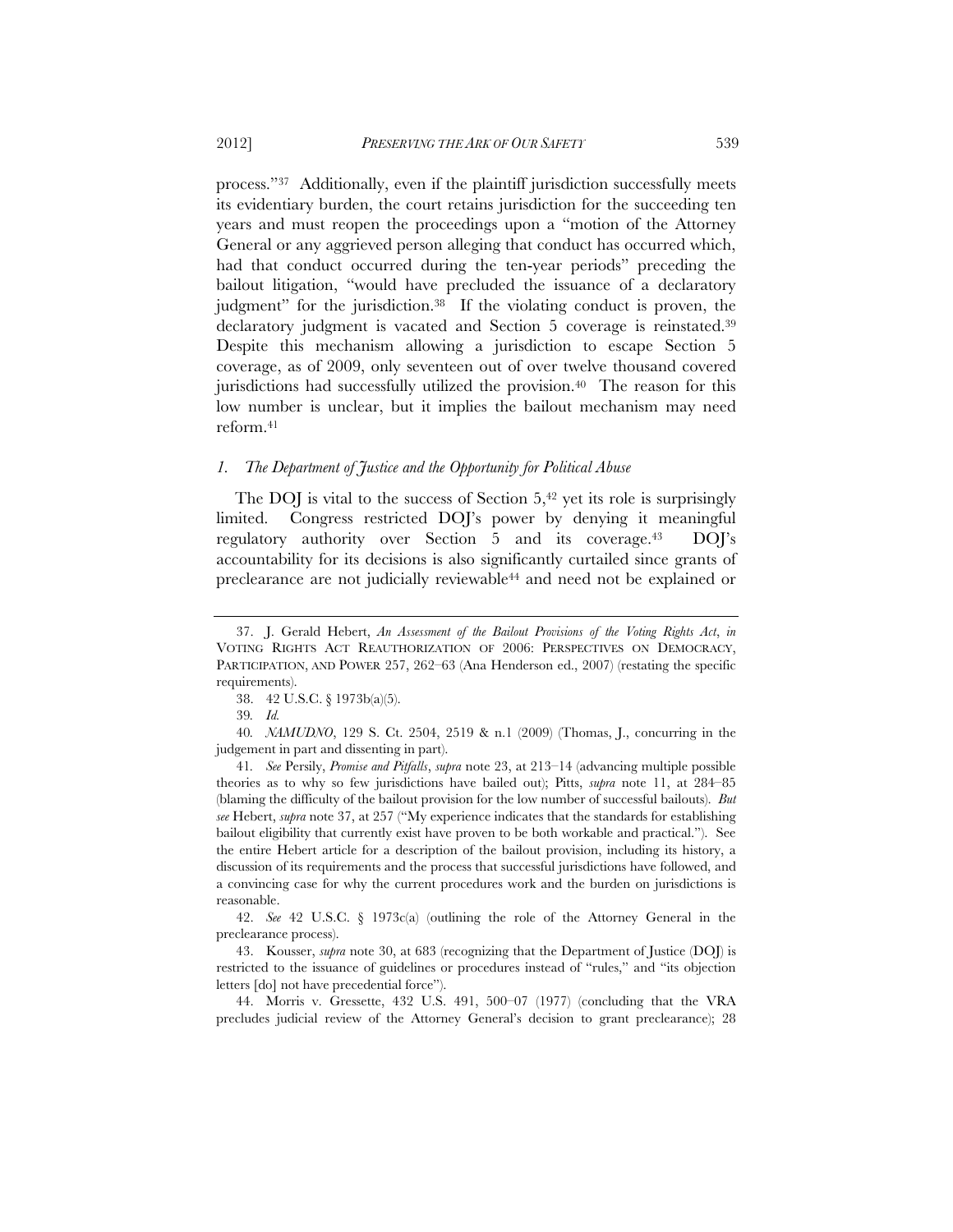rationalized.45 There is potential for inconsistent results as the personnel or political leanings—of the Executive Branch change.46 After preclearance is granted, while parties can pursue legal action against the voting changes under Section 2 of the VRA47 or another legal theory, the benefits of Section 5 are lost. This means the voting changes can be enforced, absent a court injunction, and the burden of proof is shifted away from the jurisdiction and onto the plaintiff alleging illegal voting discrimination.

Even before initial passage in 1965, some members of Congress raised concerns about the "multitude of opportunities for political manipulation by an Attorney General who is inclined to do so."48 Politics may very well have been the reason for the painfully slow implementation and enforcement of Section 5 after its enactment in 1965.49 Since DOJ is an executive agency and the Attorney General is a member of the President's Cabinet, an Attorney General may be receptive to the political motivations and considerations of the President's party. Absent adequate safeguards, political manipulation is almost a certainty. Three recent examples deserve mention.

*2001 Mississippi Redistricting Plan*

Mississippi is covered by Section 550 and must obtain preclearance

C.F.R. § 51.49 (2011); *see* Gerken, *supra* note 15, at 718 (citing the increasing politicization of DOJ as reason to allow judicial reviewability of grants of preclearance).

 <sup>45. 28</sup> C.F.R. § 51.41 (requiring only notice of a decision not to object to a voting change).

 <sup>46.</sup> Additionally, despite operating under the leadership of a President who has pledged a transparent government, it is difficult to describe the current DOJ as an agency open to public scrutiny. See Justice Department Wins Rosemary Award For Worst Open Government *Performance in 2011*, NAT'L SEC. ARCHIVE (Feb. 14, 2012), http://www.gwu.edu /~nsarchiv/news/20120214/index.htm; *see also* Al Kamen, *Justice Department Wins Secrecy Prize*, WASH. POST, Feb. 14, 2012, http://www.washingtonpost.com/politics/ 2012/02/14/gIQA9W6SER\_story.html (calling the DOJ secrecy policies "in practical rebellion against President Obama's 2009 open-government orders").

 <sup>47.</sup> *See* 42 U.S.C. § 1973 (barring any voting practice that "results in a denial or abridgement of the right of any citizen of the United States to vote on account of race or color"). Even Section 2 litigation is not insulated from political ideology. *See* Adam B. Cox & Thomas J. Miles, *Judging the Voting Rights Act*, 108 COLUM. L. REV. 1, 21 (2008) (finding that judges appointed by Democratic presidents ruled for plaintiffs 36.2% of the time compared to 21.2% for Republican appointees).

 <sup>48.</sup> H.R. REP. NO. 89-439, at 46 (1965), *reprinted in* 1965 U.S.C.C.A.N. 2437, 2475.

<sup>49</sup>*. See* Kousser, *supra* note 30, at 684–85, 688 (noting the weak and inefficient early enforcement and the fact that the DOJ did not draft any guidelines until Congress pressured it to do so in 1971).

 <sup>50. 28</sup> C.F.R. app. pt. 51 (2011).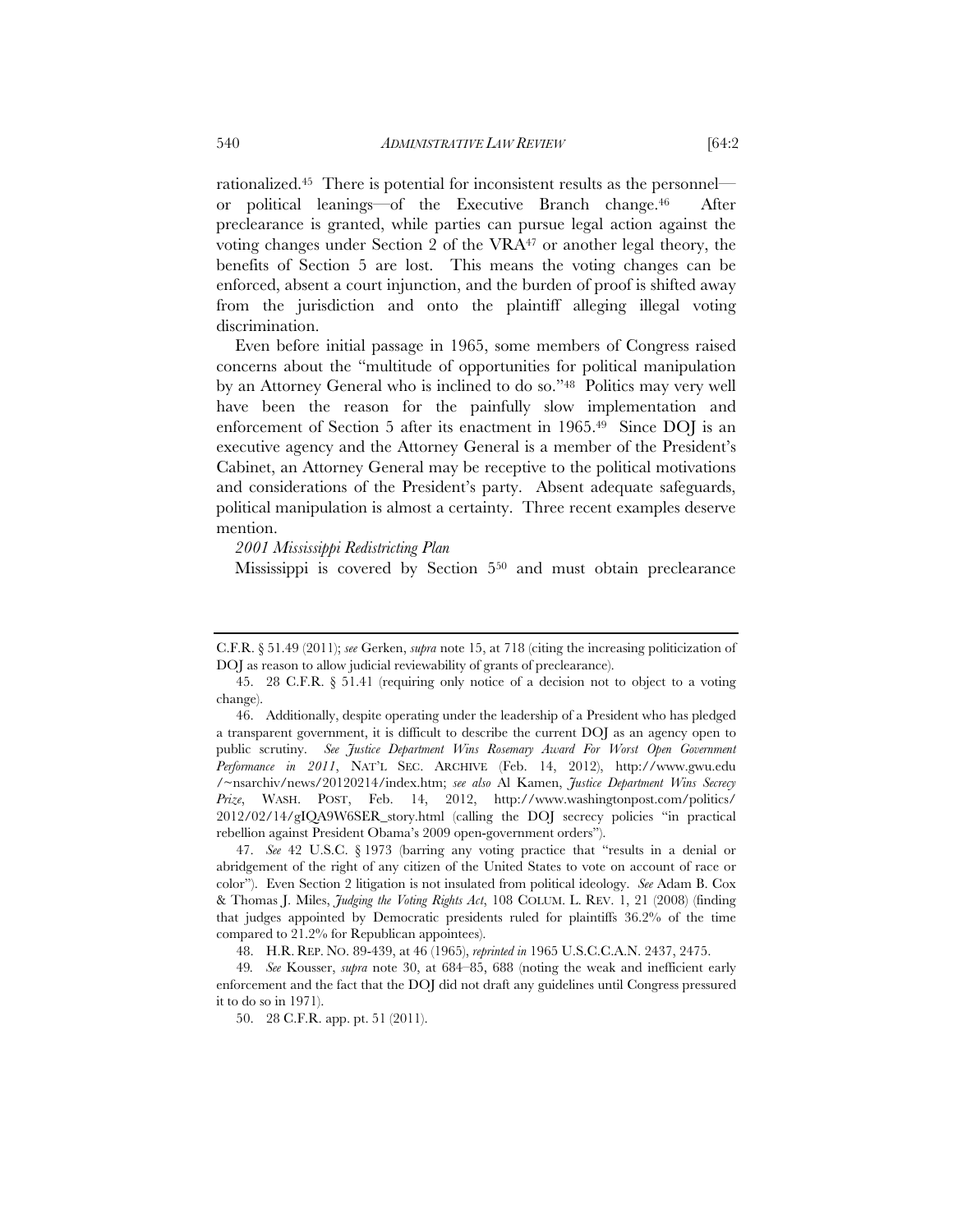before implementing any new redistricting plan.51 While its 2001 proposal was still pending at DOJ, the Mississippi Republican Party convinced a federal judge to adopt a separate, Republican-favored redistricting plan if DOJ failed to grant preclearance within sixty days.<sup>52</sup> After review, career staff unanimously found that the proposal did not negatively affect minority voters and recommended DOJ grant preclearance.53 DOJ's Republican political staff rejected the recommendations and extended the review past the sixty-day window,54 causing the federal court to implement the Republican-favored redistricting plan.55 The reasoning for the delay was suspicious, and DOJ's inaction was widely condemned as being the product

of political influence.56

*2003 Texas Redistricting Plan*

Like Mississippi, Texas is covered by Section 5.57 After submission to DOJ, career staff members analyzed the redistricting plan and produced a unanimous memorandum concluding that Texas had failed to prove that the "redistricting plan [would] not have a discriminatory effect."58 Thus,

 53. Joseph D. Rich et al., *The Voting Section*, *in* THE EROSION OF RIGHTS: DECLINING CIVIL RIGHTS ENFORCEMENT UNDER THE BUSH ADMINISTRATION 32, 37 (William L. Taylor et al. eds., 2007) (describing how staff attorneys were overruled by appointees in the Assistant Attorney General's office).

 54. The Republican Staff extended review by requesting more information from Mississippi. *See* 28 C.F.R. § 51.37 (allowing a request for more information which then resets the sixty-day preclearance decision requirement).

55*. Smith*, 189 F. Supp. 2d at 559 (ordering the Mississippi Secretary of State to use the congressional redistricting adopted by the court); *see also* Edward M. Kennedy, *Restoring the Civil Rights Division*, 2 HARV. L. & POL'Y REV. 211, 219 & n.34 (2008) (noting that political interference with Section 5 enforcement began at the very outset of the Bush presidency).

56*. See* Liu, *supra* note 52, at 82–83 ("[T]he political staff rejected the recommendation [of the career staff] and instead extended the review period to seek more information from the state on whether the fact that a state court, not a state legislature, had ordered the [redistricting] plan would affect preclearance, despite no legal basis to think it would."); Rich et al., *supra* note 53, at 36–37 (finding the delay "highly irregular" since the requested information would not affect the ultimate preclearance decision and that it was "perhaps unprecedented for the Division's political staff to override a unanimous staff recommendation to preclear a submitted change").

57*. See* 28 C.F.R. app. pt. 51.

 58. Memorandum from the Dep't of Justice Voting Section on Section 5 Recommendation 66, 69 (Dec. 12, 2003), *available at* http://www.washingtonpost.com/wpsrv/nation/documents/texasDOJmemo.pdf (finding that the plan also has the effect of diminishing, or retrogressing, the voting strength of minorities in the state).

 <sup>51. 28</sup> C.F.R. § 51.13(e).

<sup>52</sup>*. See* Smith v. Clark, 189 F. Supp. 2d 512, 512 (S.D. Miss. 2002); Goodwin Liu, *The Bush Administration and Civil Rights: Lessons Learned*, 4 DUKE J. CONST. L. & PUB. POL'Y 77, 83 (2009) (citing DOJ political staff's rejection of the agreed-upon plan as evidence of politicization among appointed officials).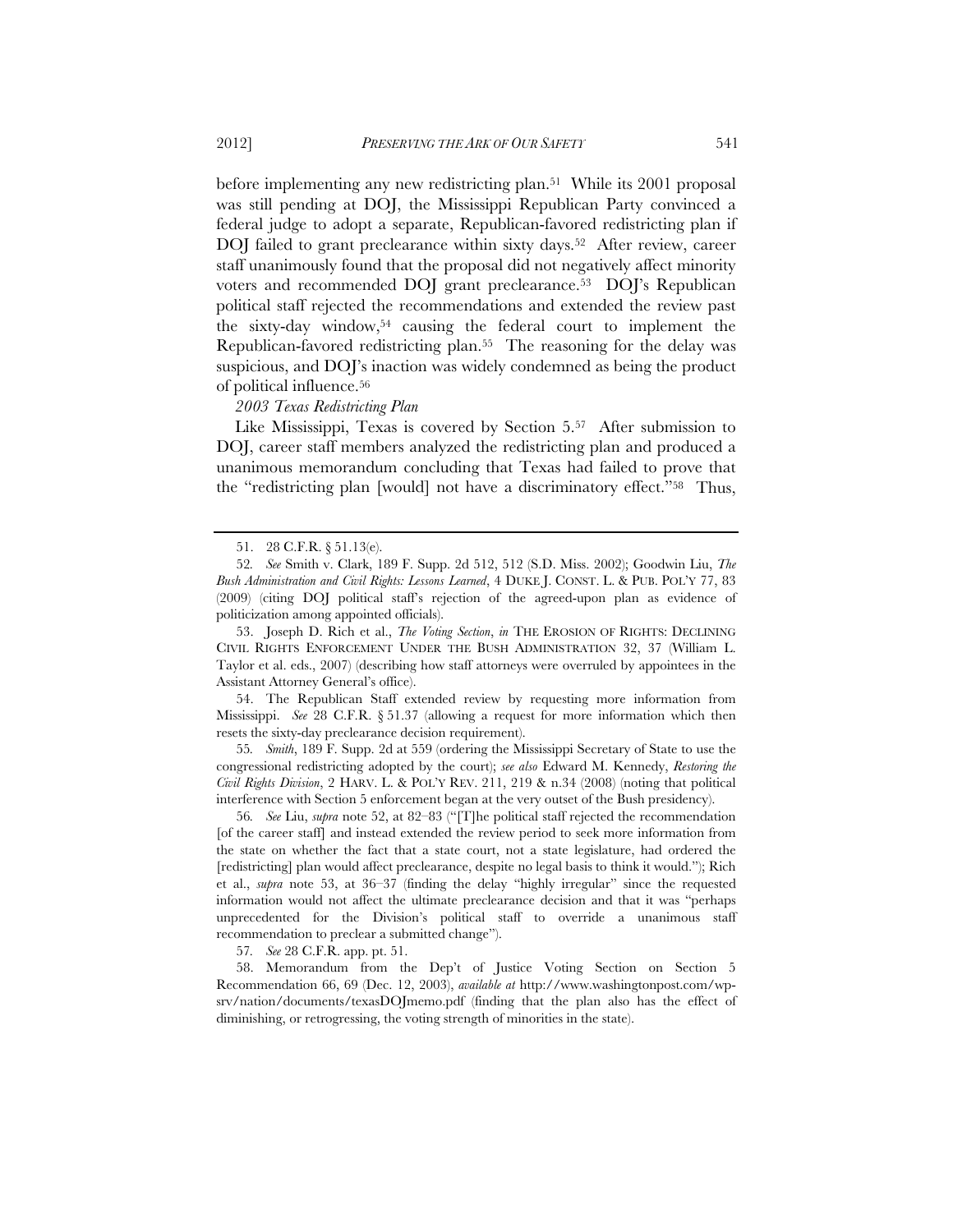they recommended that preclearance be denied.59 The Attorney General ignored the staff's recommendations and granted preclearance six days later.60 The decision by a Republican Attorney General in support of a redistricting plan that strongly favored Republicans was roundly criticized as representing political manipulation of the preclearance process.61 Since grants of preclearance need not be explained and are not reviewable,<sup>62</sup> opponents had no real recourse.

# *2005 Georgia Voter Identification Law*

The 2005 Georgia law required that voters show government-issued photo identification before voting.63 After analysis, career staff at DOJ concluded Georgia had failed to prove the law would not have a discriminatory effect and recommended preclearance be denied.<sup>64</sup> The DOJ staff expressed concern that the facts indicated a drastically disproportionate number of African-Americans, as compared to whites, lacked the requisite identification.<sup>65</sup> Preclearance was granted the day after

61*. See* Kennedy, *supra* note 55, at 219–20 & n.35 (noting that those responsible for the redistricting plan publically admitted that its sole purpose was to increase the political strength of Republicans in Texas); Mark Posner, *Evidence of Political Manipulation at the Justice Department: How Tom DeLay's Redistricting Plan Avoided Voting Rights Act Disapproval*, FINDLAW.COM (Dec. 6, 2005), http://writ.news.findlaw.com/commentary/ 20051206\_posner.html (stating that in the past, both Democratic and Republican administrations have rarely overridden the recommendations of career staff members, and that the decision to preclear the redistricting plan was a marked deviation from that practice). *But see* Edward Blum et al., *Who's Playing Politics?*, AM. ENTERPRISE INST. FOR PUB. POL'Y RES. (Jan. 2006), http://www.aei.org/docLib/20060125\_0219561OTIBlum\_g.pdf (arguing that the Texas plan was justified and blaming the career staffers for engaging in partisan actions).

 62. *See supra* notes 44–45 and accompanying text (explaining why grants of preclearance are not subject to judicial review and need not be explained).

 63. *See* H.B. 244, 148th Gen. Assemb., Reg. Sess. § 59 (Ga. 2005), *available at*  http://www1.legis.ga.gov/legis/2005\_06/pdf/hb244.pdf.

 64. Section 5 Recommendation Memorandum from Robert Berman et al., Dep't of Justice, Re. Act No. 53 (H.B. 244) (2005), at 51 (Aug. 25, 2005), *available at* http://www.truthaboutfraud.org/pdf/08-25-05%20Georgia%20ID%20Preclearance% 20Memo%20-%20DOJ%20Staff.pdf.

65*. See* Tokaji, *supra* note 60, at 815 (noting that the DOJ staff memo, using Department of Transportation statistics, found the following: 14% of Georgia voters did not have a drivers license; African-Americans were four to five times more likely to not have access to a car; and the cost of procuring a photo ID would have a greater impact on those in poverty, a disproportionate number of whom are African-American); *cf*. MARK A.

<sup>59</sup>*. Id*. at 71.

<sup>60</sup>*. See* Daniel P. Tokaji, *If It's Broke, Fix It: Improving Voting Rights Act Preclearance*, 49 HOW. L.J. 785, 811 (2006) (noting that the lack of transparency in the decisionmaking process makes the "reasoning behind the decision to preclear opaque," but that some outside the process have stated their opinion that politics played a hand in the outcome).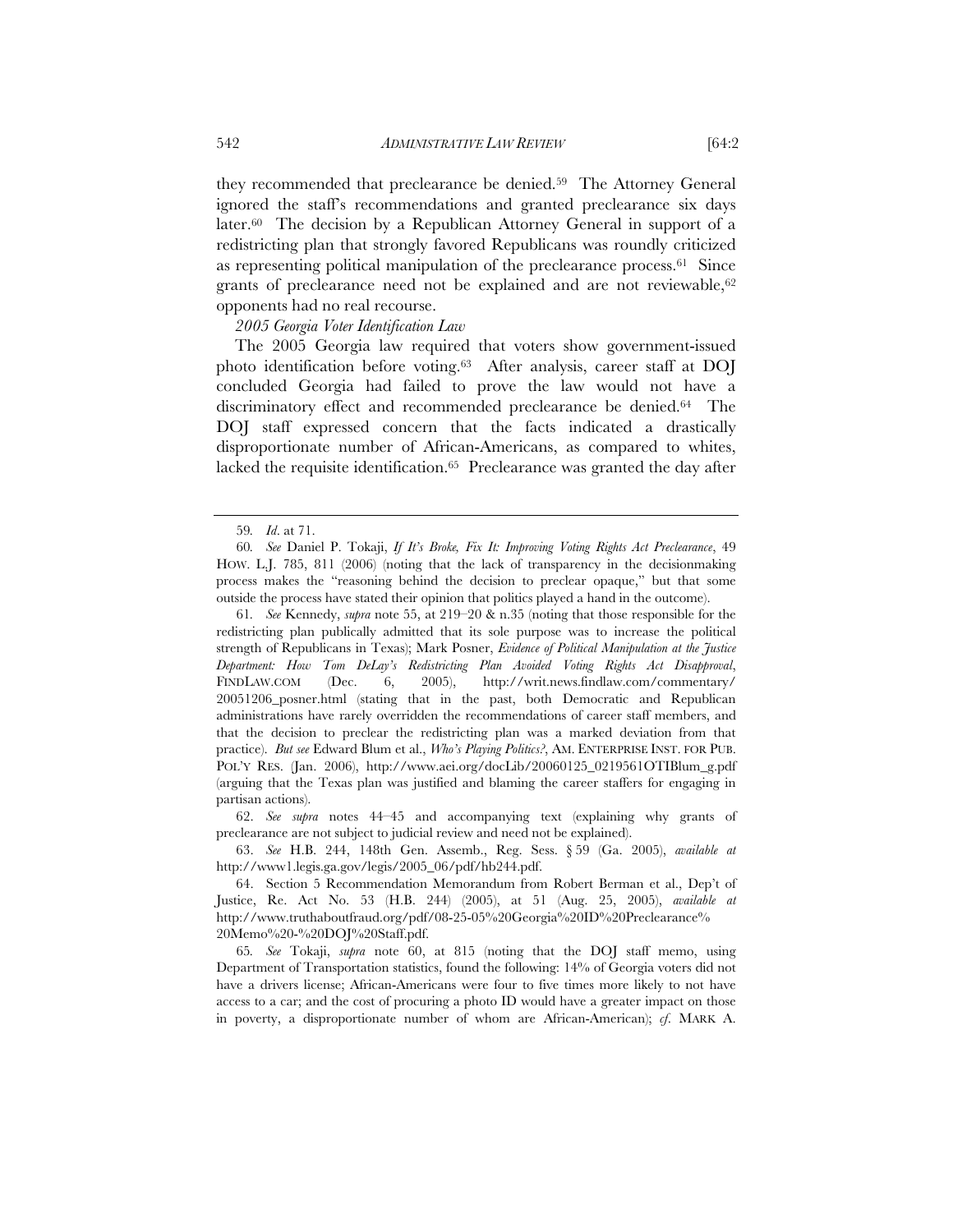the memorandum was issued<sup>66</sup> and this decision was decried as being the product of political abuse.67 Interested parties subsequently challenged the Georgia law in federal court where a judge issued a preliminary injunction halting the enforcement of the law and citing the "severe restrictions" the law imposed on the right to vote.<sup>68</sup> While leaving open the question of the law's standing under the VRA, the court tellingly noted that "the Photo ID requirement [was] most likely to prevent Georgia's elderly, poor, and African-American voters from voting."69 Additionally, while the rationale of the law was to prevent voter fraud, it made absentee voting—historically much more fraught with fraud—easier.70 Further, whites were found to be

 68. Common Cause/Georgia v. Billups, 406 F. Supp. 2d 1326, 1365 (N.D. Ga. 2005) (internal quotation marks omitted).

69*. Id*.

POSNER, AM. CONST. SOC'Y FOR L. & POL'Y, THE POLITICIZATION OF JUSTICE DEPARTMENT DECISIONMAKING UNDER SECTION 5 OF THE VOTING RIGHTS ACT: IS IT A PROBLEM AND WHAT SHOULD CONGRESS DO? 14 (2006), http://www.acslaw.org/files/ Section%205%20decisionmaking%201-30-06.pdf (advancing that photo-ID requirements "erect barriers to voting" that have a disparate impact on minority voters); Letter from Thomas E. Perez, Assistant Attorney Gen., U.S. Dep't of Justice, to C. Havird Jones, Jr., S.C. Assistant Deputy Attorney Gen. (Dec. 23, 2011), *available at* http://s3.documentcloud.org/documents/279907/doj-south-carolina-voting.pdf (denying preclearance to South Carolina's voter ID law, noting that "minority registered voters were nearly 20% more likely to lack" the requisite identification and that while "non-white voters comprised 30.4% of the state's registered voters, they constituted 34.2% of registered voters who did not" possess the mandated identification).

<sup>66</sup>*. See* Tokaji, *supra* note 60, at 816–17 (suggesting the appearance of political motivation created by granting preclearance apparently without even considering the prepared memorandum of the career staff); POSNER, *supra* note 65, at 15 (noting that, despite a longstanding practice, the memorandum was not even sent to the Assistant Attorney General before preclearance was granted).

<sup>67</sup>*. See* Kennedy, *supra* note 55, at 220 (observing that, of the investigation team, those who had recommended denying preclearance were reprimanded while the lone supporter of preclearance was financially rewarded); POSNER, *supra* note 65, at 13–15 (concluding that the lack of consideration given the recommendations of the career staff raises "questions about the DOJ's commitment to nonpolitical decisionmaking"); *see also* Dan Eggen, *Staff Opinions Banned in Voting Rights Cases*, WASH. POST, Dec. 10, 2005, at A3 (discussing a new Justice Department policy of excluding the recommendations of staff members from preclearance decisions).

<sup>70</sup>*. Id.* at 1332–33 (citing a statement by Secretary Cox in which she noted that in the nine preceding years there had not been a "single case or complaint of a voter impersonating another voter at the polls," while during the same period there had been consistent cases of fraud involving absentee voting); David H. Harris, Jr., *Georgia Photo ID Requirement: Proof Positive of the Need to Extend Section 5*, 28 N.C. CENT. L.J. 172, 185 (2006) (noting that under the new law, any voter could receive an absentee ballot without the need to provide any proof of identification).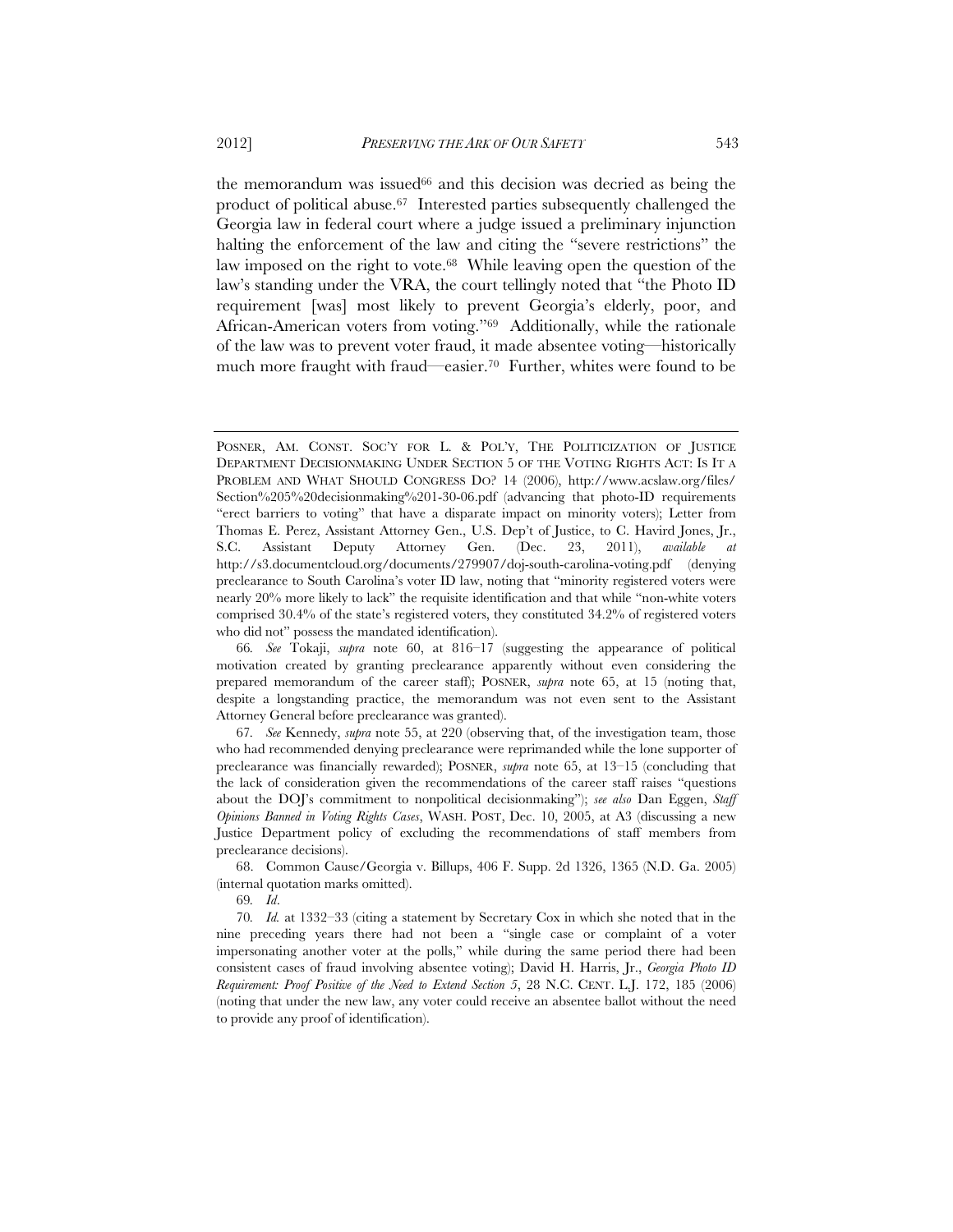significantly more likely to vote absentee than African-Americans.<sup>71</sup> Subsequently, Georgia abandoned the law and amended it with a new statute in 2006.72

The infiltration of politics into the decisionmaking process vitiates Section 5 and these examples of potential political abuse beg for reform to better ensure protection and insulation of the system from bias.

#### *2. The Effects of Section 5*

Section 5 has been tremendously successful. Since its passage in 1965, the covered jurisdictions have experienced massive gains in minority voter registration and turnout.73 Enormous increases in the number of minority elected officials correspond with this growth in registration and turnout. In 1965 there were roughly 300 African-American elected officials nationally,74 compared to over 9,100 in 2006.75 Over 46% of these 9,100 officials hold office in covered jurisdictions.76 While these numbers alone cannot show the entire picture, they suggest a transformation of the political system in the covered jurisdictions into something more in line with the ideals of the Fifteenth Amendment.

# II. THE DEBATE ON SECTION 5'S CONSTITUTIONALITY

# *A. Why It Was Constitutional*

When Congress passed the VRA in 1965, it did so by reference to section 2 of the Fifteenth Amendment, identifying the VRA as "appropriate legislation" to enforce the prohibitions against abridgments on the right to

<sup>71</sup>*. Common Cause/Georgia*, 406 F. Supp. 2d at 1353 (citing statistics from the 2004 Georgia elections showing that 12% of registered white women compared to 7% of registered African-American women voted absentee, and 11% of white men compared to 6% of African-American men voted absentee).

 <sup>72.</sup> Harris, *supra* note 70, at 188.

<sup>73</sup>*. See* S. REP. NO. 109-295, at 11 (2006). Voter registration for African-Americans in all the covered states was over 50% in 2004 with seven states boasting rates higher than the national average of 64.3%. *Id*. There are also some notable examples of massive improvement, such as Mississippi's increase from a registration rate of 6.4% in 1965 to a registration rate of 76.1% in 2004, and Alabama's increase from a rate of 18.5% in 1965 to a rate of 72.9% in 2006. *Id*.

 <sup>74.</sup> Charles S. Bullock, III & Ronald Keith Gaddie, *Good Intentions and Bad Social Science Meet in the Renewal of the Voting Rights Act*, 5 GEO. J.L. & PUB. POL'Y 1, 7 (2007).

 <sup>75.</sup> S. REP. NO. 109-295, at 12 (noting that there are also roughly 6,000 Latino public officials nationally).

 <sup>76.</sup> Bullock & Gaddie, *supra* note 74, at 7.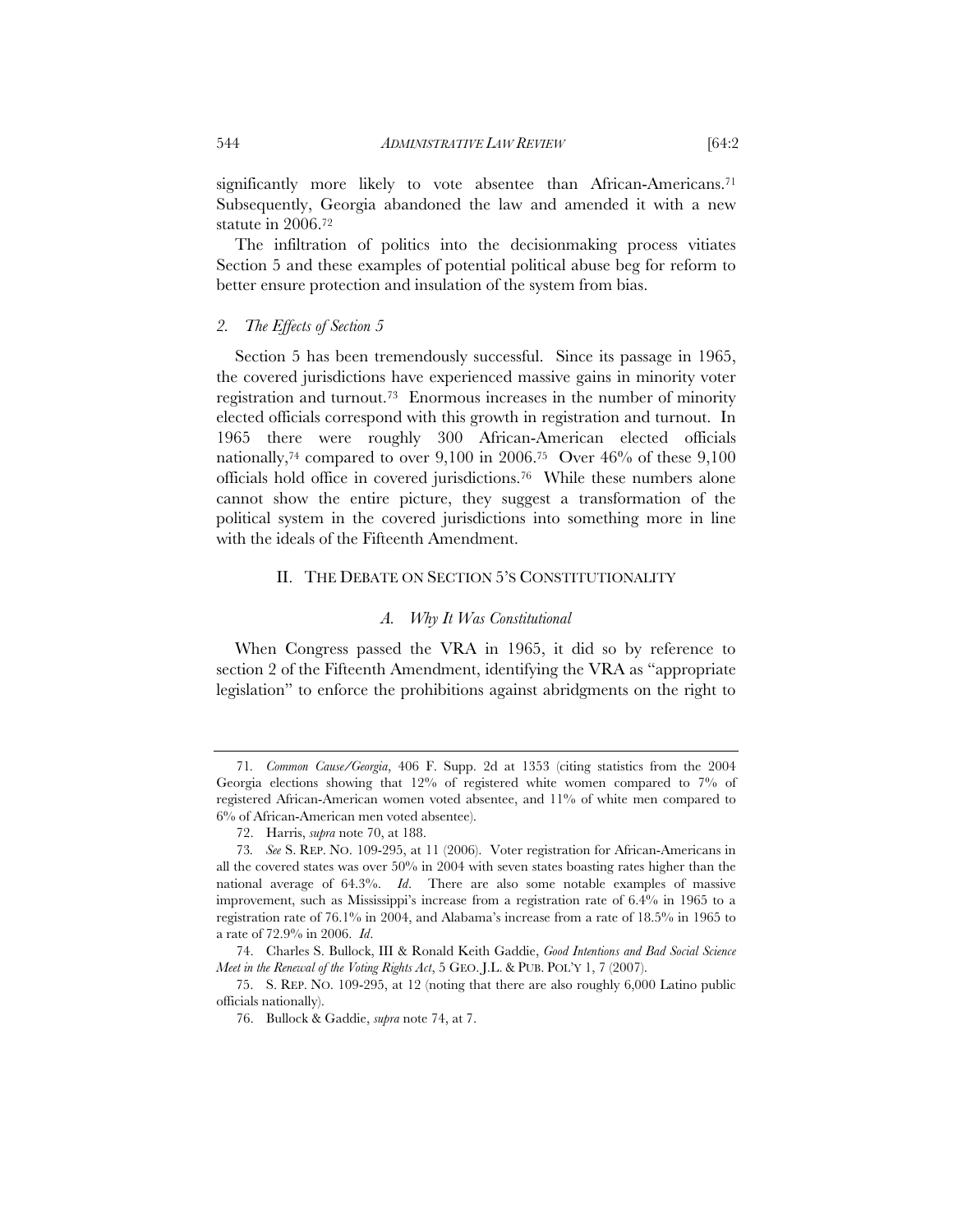vote.77 Almost immediately, South Carolina challenged the constitutionality of some key sections, including Section 5 and the coverage formula in Section 4(b).78 While South Carolina asserted multiple objections to provisions of the VRA, the core question before the Court became whether "Congress exercised its powers under the *Fifteenth Amendment* in an appropriate manner with relation to the States."79 In determining the standard of review, the Court stated that when considered "against the reserved powers of the States, Congress may use any *rational means* to effectuate the constitutional prohibition of racial discrimination in voting."80 The reasonable and vitally important implication is that the Fifteenth Amendment, and "appropriate legislation" passed in its enforcement, supersedes the constitutional rights of the states.<sup>81</sup>

In its analysis, the Supreme Court recognized that Section 5 may be an "uncommon exercise of congressional power" but it also stated that whether the legislation is appropriate depends on the conditions and circumstances facing Congress.82 The Court acknowledged that case-bycase litigation had been ineffective at dealing with voting discrimination,

80*. Id*. at 324–26 (emphasis added) (internal quotation marks omitted) (reaching this standard based on the fact that the Constitution supersedes state law, explicitly grants Congress power to enforce the right to vote "by appropriate legislation," and prior precedent has granted Congress "full remedial powers to effectuate the constitutional prohibition against racial discrimination in voting"). The Court quoted precedent concerning Congress's power under the Civil War Amendments:

*Id*. at 327 (quoting *Ex parte* Virginia, 100 U.S. 339, 345–46 (1879)).

<sup>77</sup>*. See* U.S. CONST. amend. XV, § 2 (granting Congress the authority to enforce the Fifteenth Amendment through "appropriate legislation"); *see also* H.R. REP. NO. 89-439, at 17–19 (1965) (arguing that given the situation of "persistent racial discrimination," the VRA is "appropriate legislation" to enforce the right to vote). *But see id*. at 73–76 (views of Representative William M. Tuck) (stating that the coverage formula of the VRA is "arbitrary and indiscriminate" and that the Act is a "flagrant violation of the Constitution").

 <sup>78.</sup> South Carolina v. Katzenbach, 383 U.S. 301, 317 (1966).

<sup>79</sup>*. Id*. at 323–24 (emphasis added). The Court dismissed South Carolina's contention that the coverage formula is a violation of due process, "constitute[d] a forbidden bill of attainder," and infringed on the principle of separation of powers, ruling that these protections were only available to "individual persons and private groups" and were thus not applicable to States. *See id*.

Whatever legislation is appropriate, that is, adapted to carry out the objects the amendments have in view, whatever tends to enforce submission to the prohibitions they contain, and to secure to all persons the enjoyment of perfect equality of civil rights and the equal protection of the laws against State denial or invasion, if not prohibited, is brought within the domain of congressional power.

<sup>81</sup>*. See id*. at 325 (recognizing that "the Fifteenth Amendment supersedes contrary exertions of state power" and that Congress is granted express authority to enforce the guarantees of the Amendment).

<sup>82</sup>*. See id*. at 334.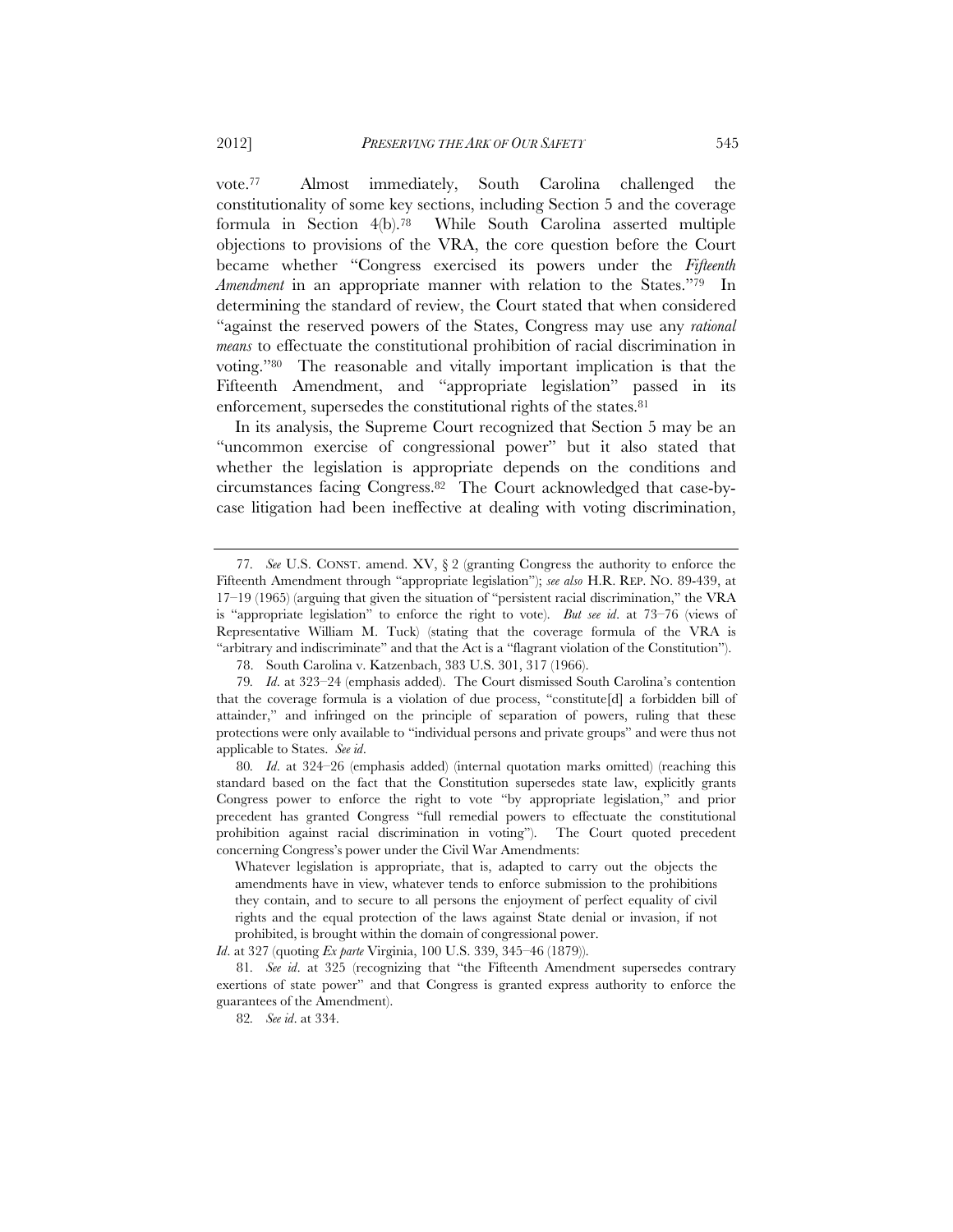noting for emphasis a suit in Dallas County that lasted over four years and had no marked effect on minority voter registration.<sup>83</sup> The Court then turned to the coverage formula and found that Congress had reliable information indicating most of the covered jurisdictions had engaged in voting discrimination.84 The Court ultimately upheld Section 5 with its decision hinging on two key findings: first, Congress knew of the persistence and creativity of the methods of voting discrimination; and second, Congress had reason to believe the covered states "might try similar maneuvers in the future in order to evade the remedies" of the VRA.85 Given these "exceptional conditions" and "unique circumstances," the Court concluded that the VRA, including Section 5, was appropriate legislation under section 2 of the Fifteenth Amendment.86

South Carolina also challenged the coverage formula by arguing voting discrimination did not exist in *all* of the covered jurisdictions. The Court was not swayed, holding instead that the formula "was relevant to the problem of voting discrimination," and thus Congress could "infer a significant danger of the evil in [those] few remaining" covered jurisdictions.87 By looking to aggregate inferences, the Court thereby indicated it would not require evidence of discrimination in every political subdivision that was brought under Section 5 coverage.

# *B. Section 5's Continuing Constitutionality*

The question of the present constitutionality of Section 5 is the subject of vigorous legal discussion. While this debate has persisted since the initial enactment of the VRA and Section 5, the ever-increasing age of the coverage formula and the clear advancements in racial equality have sharpened the disagreement. In particular, the dicta of the 2009 Supreme Court decision in *Northwest Austin Municipal Utility District Number One v. Holder*  (*NAMUDNO*)88 greatly increased the probability of the Supreme Court

<sup>83</sup>*. See id*. at 314–15 (noting that at the end of the four years, only 383 of about 15,000 voting age African-Americans were registered to vote in Dallas County, indicating almost no improvement in voting equality as a result of the litigation). The Court noted that Congress viewed this as an example of the "ineffectiveness of existing legislation" and a clear indication of the need for new means of enforcing the constitutional guarantees of the Fifteenth Amendment. *Id*.

<sup>84</sup>*. See id*. at 329–30 (requiring nothing more than "reliable evidence" of voting discrimination and a coverage formula that is "relevant to the problem" to hold that coverage is constitutional).

<sup>85</sup>*. Id*. at 335.

<sup>86</sup>*. Id*. at 334–35.

<sup>87</sup>*. Id*. at 329.

 <sup>88. 129</sup> S. Ct. 2504 (2009).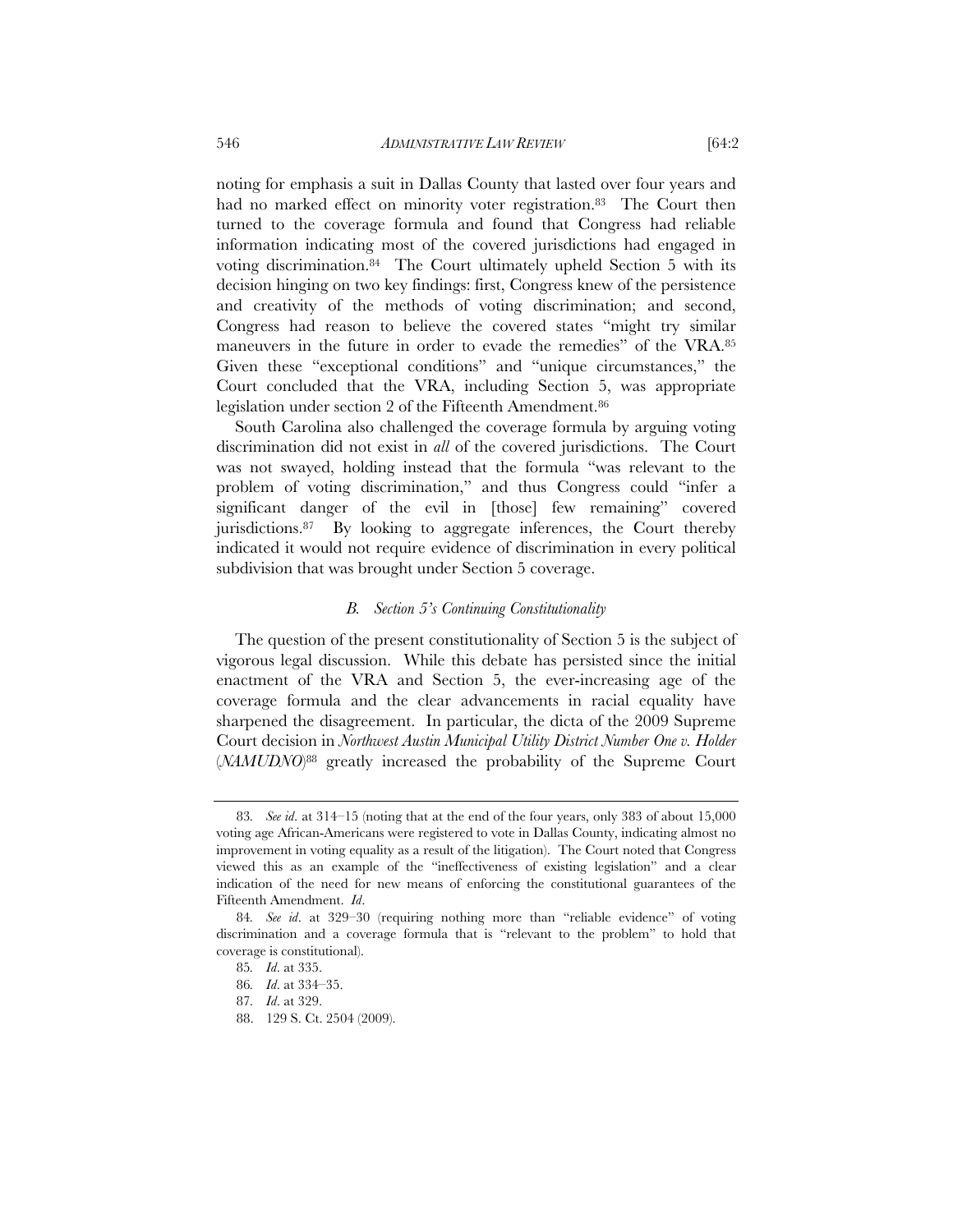overturning Section 5 in its current form.

#### *1. Concerns About the Coverage Formula*

A central issue in the debate on Section 5's constitutionality is the coverage formula. Congress set out an explicit formula in the VRA, and DOJ has no authority to modify it.<sup>89</sup> Despite calls by some prominent legal scholars to update the coverage of Section 5 in the 2006 Reauthorization Act,90 Congress chose not to amend the formula.91 Considering the political issues involved with any attempt to reform the coverage of Section 5, this is not surprising.92 But this means that coverage continues to be based on the conditions of the country in 1964, 1968, and 1972.

One of the most common criticisms of the coverage formula is that the outdated formula results in coverage that is increasingly both over- and under-inclusive.93 While any set coverage formula will inevitably be imperfect, those imperfections will be exacerbated as the underlying data age and demographics change. Congress did, however, amass an extensive record of evidence supporting the proposition that purposeful voting discrimination is still a significant problem in many of the covered jurisdictions.94 Since the Supreme Court has never required Congress to

91. *See* Persily, *Promise and Pitfalls*, *supra* note 23, at 207.

<sup>89</sup>*. See* 42 U.S.C. § 1973b(b) (2006) (basing coverage on a static set of data from the 1964, 1968, and 1972 elections).

<sup>90</sup>*. See, e*.*g*., *An Introduction to the Expiring Provisions of the Voting Rights Act and Legal Issues Relating to Reauthorization: Hearing Before the S. Comm. on the Judiciary*, 109th Cong. 10 (2006) (statement of Richard L. Hasen, William H. Hannon Distinguished Professor of Law, Loyola Law School) (noting the inconsistency between the data on which Congress relied and the voter turnout today, and calling for a new coverage formula that better represents the location of current and future voting discrimination); Nathaniel Persily, *Options and Strategies for Renewal of Section 5 of the Voting Rights Act*, 49 HOW. L.J. 717, 723–24, 727–30 (2006) [hereinafter Persily, *Options and Strategies*] (arguing that the currently covered jurisdictions may no longer represent the worst offenders of voting rights and advancing possible triggers based on patterns of legal violations or "some measure of partisan competition" within the jurisdiction); *supra* note 11 and accompanying text.

<sup>92</sup>*. See id*. at 210–11 (discussing political obstacles to expanding the coverage of Section 5 including the fact that Congress was controlled by Republicans when many of the uncovered jurisdictions with significant and recent alleged voting discrimination were Republican-leaning districts).

<sup>93</sup>*. See* 152 CONG. REC. 14,273–74 (2006) (statement of Rep. Charlie Norwood) (arguing that the VRA has resolved the offenses that it targeted in 1964 and that the coverage formula should be updated to ensure protection for all areas needing it); Thernstrom, *supra* note 9, at 47, 72–76 (calling the current coverage "increasingly arbitrary" as demographics shift and race relations evolve); *see also supra* note 12 and accompanying text.

<sup>94</sup>*. See, e.g.*, *Voting Rights Act: Evidence of Continued Need: Hearing Before the Subcomm. on the*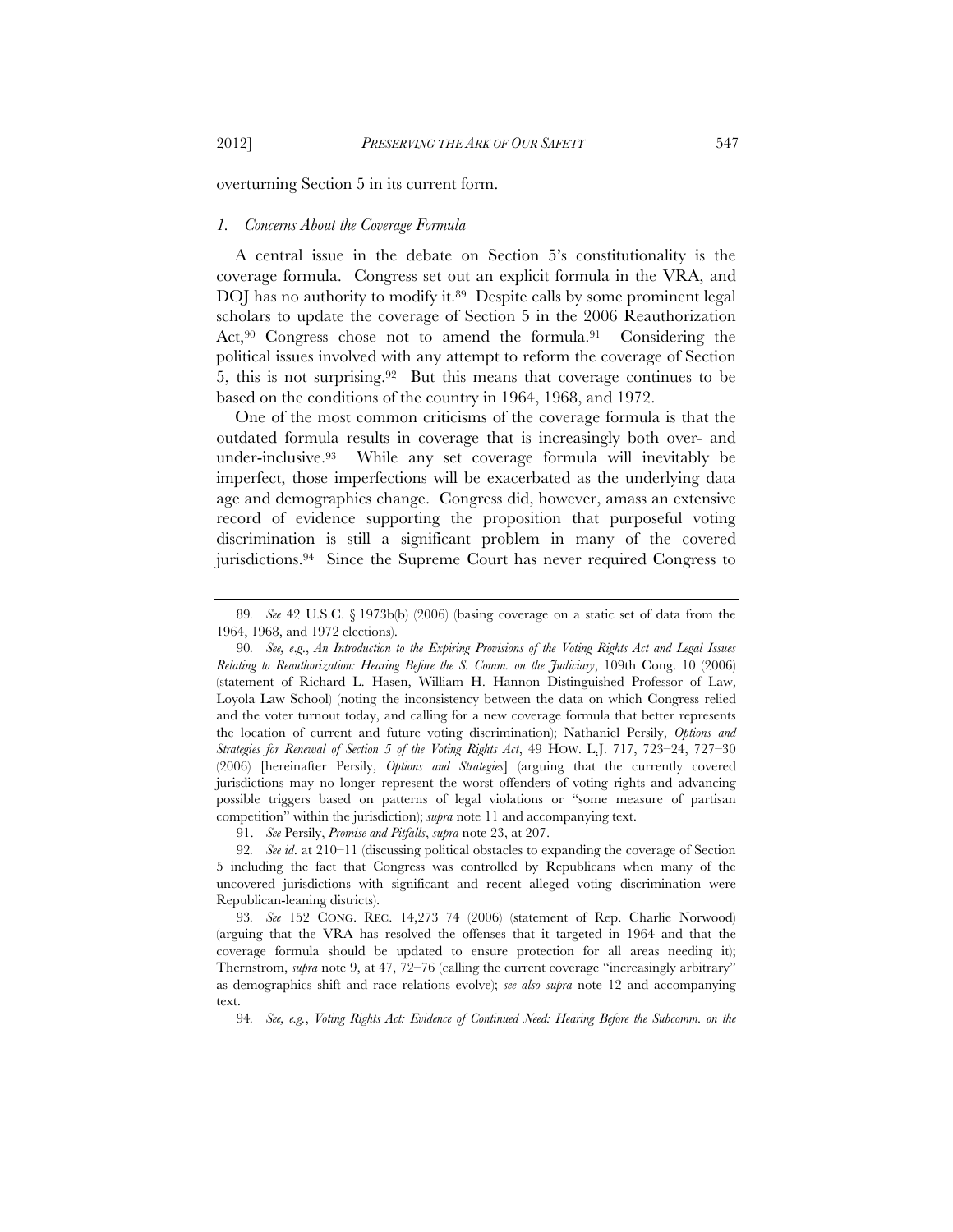prove the existence of voting discrimination in *all* the jurisdictions that ultimately fall under coverage, it is possible the Supreme Court may find this legislative record sufficient to justify the reauthorization of Section 5.95 But beyond the Supreme Court's potential concerns, the over- and underinclusiveness of the coverage formula raises issues of effectiveness and fairness. Congress confronted the problem of over-inclusiveness by implementing a bailout provision.<sup>96</sup> While this provision is not perfect,  $97$  it does provide covered jurisdictions with an avenue to remove coverage and thus, to some degree, allows coverage to adapt to advances in voting equality. Congress also confronted the issue of under-inclusiveness through Section 3(c), sometimes referred to as the "pocket trigger" or "bail-in mechanism,"98 which allows a court, in granting relief in a voting rights proceeding, to "retain jurisdiction for such period as it may deem appropriate" and thus essentially require the jurisdiction seek preclearance from that court or from DOJ.99 Despite their usefulness, these two provisions have been used sparingly and have not had much effect on Section 5's coverage.100

While the over-inclusiveness of the coverage formula may pose a significant challenge to the constitutionality of Section 5, its underinclusiveness will also be an important factor. Indeed, some of the most

97. *See supra* note 41 and accompanying text.

 98. Travis Crum, Note, *The Voting Rights Act's Secret Weapon: Pocket Trigger Litigation and Dynamic Preclearance*, 119 YALE L.J. 1992, 1997 (2010).

*Constitution of the H. Comm. on the Judiciary*, 109th Cong. (2006) [hereinafter *Voting Rights Act: Evidence of Continued Need*] (consisting of a record of over four thousand pages supporting the continued need for coverage in many of the currently covered areas); *infra* note 105 and accompanying text.

<sup>95</sup>*. See, e*.*g*., South Carolina v. Katzenbach, 383 U.S. 301, 329 (1966) (finding the evidence that voting discrimination existed in a "great majority" of the covered jurisdictions sufficient).

<sup>96</sup>*. See* 42 U.S.C. § 1973b(a) (2006) (allowing jurisdictions to bail out of coverage if they prove a specific set of factors); *see supra* note 35–41 and accompanying text.

 <sup>99. 42</sup> U.S.C. § 1973a(c); 28 C.F.R. § 51.8 (2011).

<sup>100</sup>*. See NAMUDNO*, 129 S. Ct. 2504, 2519 & n.1 (2009) (Thomas, J., concurring in the judgement in part and dissenting in part) (noting that only seventeen jurisdictions have successfully bailed out of Section 5 coverage, and all were within the state of Virginia and represented by the same attorney); NAT'L COMM'N ON THE VOTING RIGHTS ACT, PROTECTING MINORITY VOTERS: THE VOTING RIGHTS ACT AT WORK 1982–2005, at 34 (2006), *available at* http://www2.ohchr.org/english/bodies/hrc/docs/ngos/lccr2.pdf (stating that Section 3(c), called the "pocket trigger," has been used sparingly but has "served as an important deterrent to discrimination where it has been used"); *cf*. Jeffers v. Clinton, 740 F. Supp. 585, 600 (E.D. Ark. 1990) (observing the scarcity of cases discussing Section 3(c) and noting that none clarify the situations under which Section 3(c) should be used). For a historical account of Section 3(c), see Crum, *supra* note 98, at 2010–15.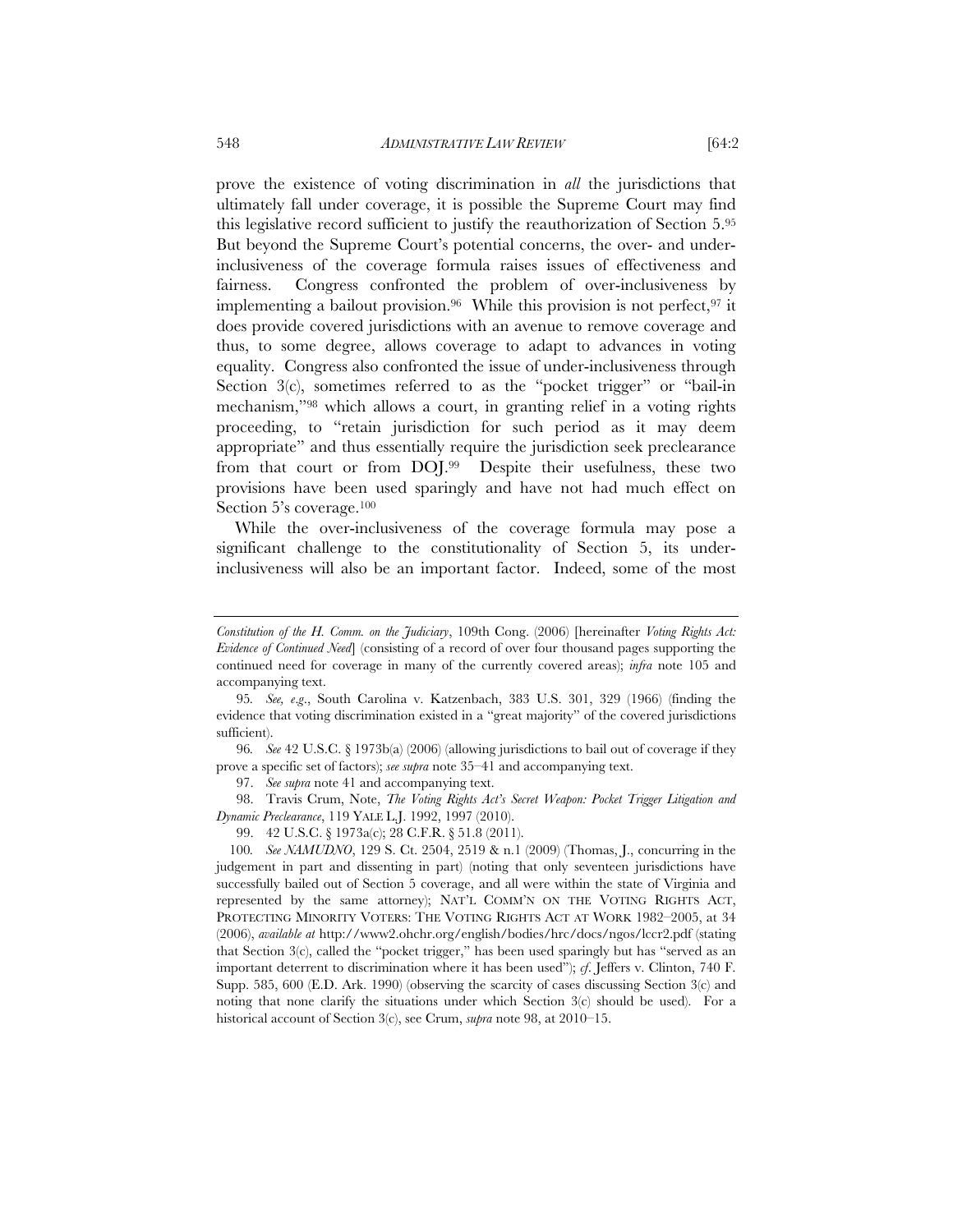flagrant violations of voting rights occur in uncovered jurisdictions.<sup>101</sup> It is unclear if any of these violations represent a systematic discriminatory approach, thus warranting possible Section 5 coverage. What is clear is that in analyzing Section 5's constitutionality, the Supreme Court will consider whether voting discrimination is "concentrated in the jurisdictions singled out for preclearance."<sup>102</sup> In answering this question, both the overand under-inclusiveness of the coverage will be carefully examined. Thus, any recommended reforms aimed at strengthening the constitutionality of Section 5 must confront both issues.

# *2. Why Section 5 Remains a Constitutional Exercise of Congressional Power*

Congress created Section 5's coverage formula to single out those jurisdictions with the "longest and most egregious histories of entrenched voting discrimination."103 Thus, evidence of voting discrimination in uncovered jurisdictions, standing alone, is insufficient to support a conclusion that Section 5 is no longer constitutional. To answer the question of constitutionality, it must be determined whether voting discrimination and the risk of future discrimination still exist in covered jurisdictions at sufficient levels to justify singling them out for coverage.104 The record Congress amassed in support of the 2006 Reauthorization Act is enormous, numbering over 15,000 pages and including numerous hearings, statements, studies, and documented instances of

<sup>101</sup>*. See* Ellen Katz et al., *Documenting Discrimination in Voting: Judicial Findings Under Section 2 of the Voting Rights Act Since 1982, Final Report of the Voting Rights Initiative, University of Michigan Law School*, 39 U. MICH. J.L. REFORM 643, 654–58 (2006) (discussing voting discrimination cases since 1982 and finding significant violations in both covered and uncovered jurisdictions); Persily, *Promise and Pitfalls*, *supra* note 23, at 208 (noting that Section 5 "does not cover counties in Ohio and Florida with the most notorious voting rights violations in recent elections"); Swain, *supra* note 12, at 32 (listing some of the voting rights violations that have occurred in uncovered states and advocating an expansion of coverage).

<sup>102</sup>*. NAMUDNO*, 129 S. Ct. at 2512 (majority opinion).

 <sup>103.</sup> Kristen Clarke, *The Congressional Record Underlying the 2006 Voting Rights Act: How Much Discrimination Can the Constitution Tolerate?*, 43 HARV. C.R.-C.L. L. REV. 385, 389 n.16 (2008) (noting that the coverage formula was never meant to cover *all* jurisdictions that engaged in voting discrimination and that other sections of the VRA provide remedies to voters in those uncovered jurisdictions); *see also* Shelby Cnty. v. Holder, 811 F. Supp. 2d 424, 506 (D.D.C. 2011) (recognizing that by not changing the coverage formula in the 2006 Reauthorization Act, "Congress ensured that Section 4(b) would continue to focus on those jurisdictions with the worst *historical* records of voting discrimination").

<sup>104</sup>*. See NAMUDNO*, 129 S. Ct. at 2510, 2512 (recognizing that Section 5 had been upheld in the past based on a determination that "circumstances continued to justify the provisions," and questioning whether coverage still accurately represented jurisdictions with a disproportionate tendency towards racial discrimination).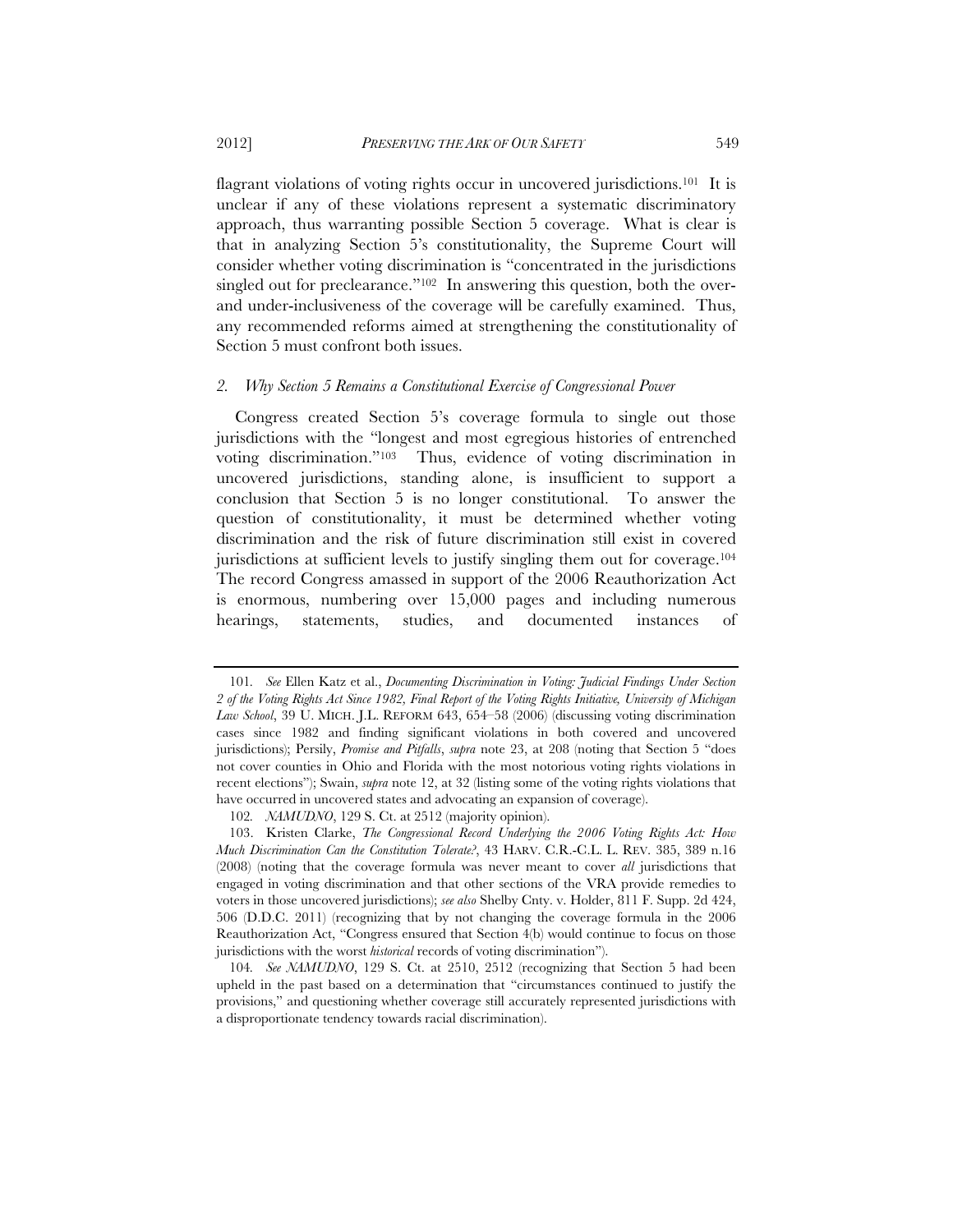discrimination.105 It provides convincing support for the continued need for Section 5.

Despite the undeniable improvement in overall race relations, strong evidence exists to support the assertion that voting discrimination is still entrenched in many of the covered jurisdictions.106 Voting discrimination lawsuits filed under Section 2 of the VRA107 provide a means for comparison between covered and uncovered jurisdictions. These lawsuits could support a finding that covered areas still warrant being singled out. In a comparison of 331 lawsuits involving alleged Section 2 violations since 1982, a study by the Voting Rights Initiative found that of the 123 that resulted in a successful outcome for the plaintiff, 68 (about 55%) came from covered jurisdictions.108 This is especially significant considering that less than 25% of the national population resides in covered jurisdictions.109

152 CONG. REC. 15,279 (2006) (statement by Sen. Kennedy).

 107. 42 U.S.C. § 1973 (2006) (prohibiting any voting procedure or practice that "results in a denial or abridgement of the right . . . to vote on account of race" and applying this prohibition to all jurisdictions).

 108. Katz *et.al.*, *supra* note 101, at 654–56. This also translated into a higher success rate for plaintiffs in covered jurisdictions, who won 42.5% of their lawsuits compared to 32.2% for plaintiffs in uncovered jurisdictions. *See id*. at 656. This study only encompasses a fraction of the total Section 2 litigation since there are many factors such as settlement, failure to pursue a claim, or failure to publish an opinion, which make the total number unknown. *See id*. at 654.

109*. See id*. at 655. In the oral arguments for *NAMUDNO* before the Supreme Court, Neal Katyal, Counsel for the Department of Justice, cited this statistic in response to Justice

 <sup>105.</sup> S. REP. NO. 109-295, at 10 (2006). Rep. Chabot noted that since October 2005, the Subcommittee on the Constitution alone "held 12 hearings, heard from 47 witnesses, and compiled over 12,000 pages on the Voting Rights Act." 152 CONG. REC. 14,222 (2006) (statement of Rep. Chabot). Representative Sensenbrenner called the record "one of the most extensive considerations of any piece of legislation that the United States Congress [had] dealt with" during his twenty-seven years in Congress. *Id.* at 14,230 (statement of Rep. Sensenbrenner).

 <sup>106.</sup> *See* H.R. REP. NO. 109-478, at 25–53 (2006) (outlining the committee's findings of the continued existence of substantial discrimination in the covered areas). In a statement given on the floor of the Senate in support of the 2006 VRA reauthorization, Senator Kennedy recognized the "unimaginable" amount of progress that has been made since the VRA was first passed in 1965, but went on to note:

While we have made enormous progress, it takes time to overcome the deep-seated patterns of behavior that have denied minorities full access to the ballot. Indeed, the worst thing we could do would be to allow that progress to slip away because we ended the cure too soon. We know that the act is having an impact. We know that it is deterring discrimination. And we know that despite the act, racial bloc voting and other forms of discrimination continue to tilt the playing field for minority voters and candidates. We need to ensure that jurisdictions know that the act will be in force for a sufficiently long period that they cannot simply wait for its expiration, but must eliminate discrimination root and branch.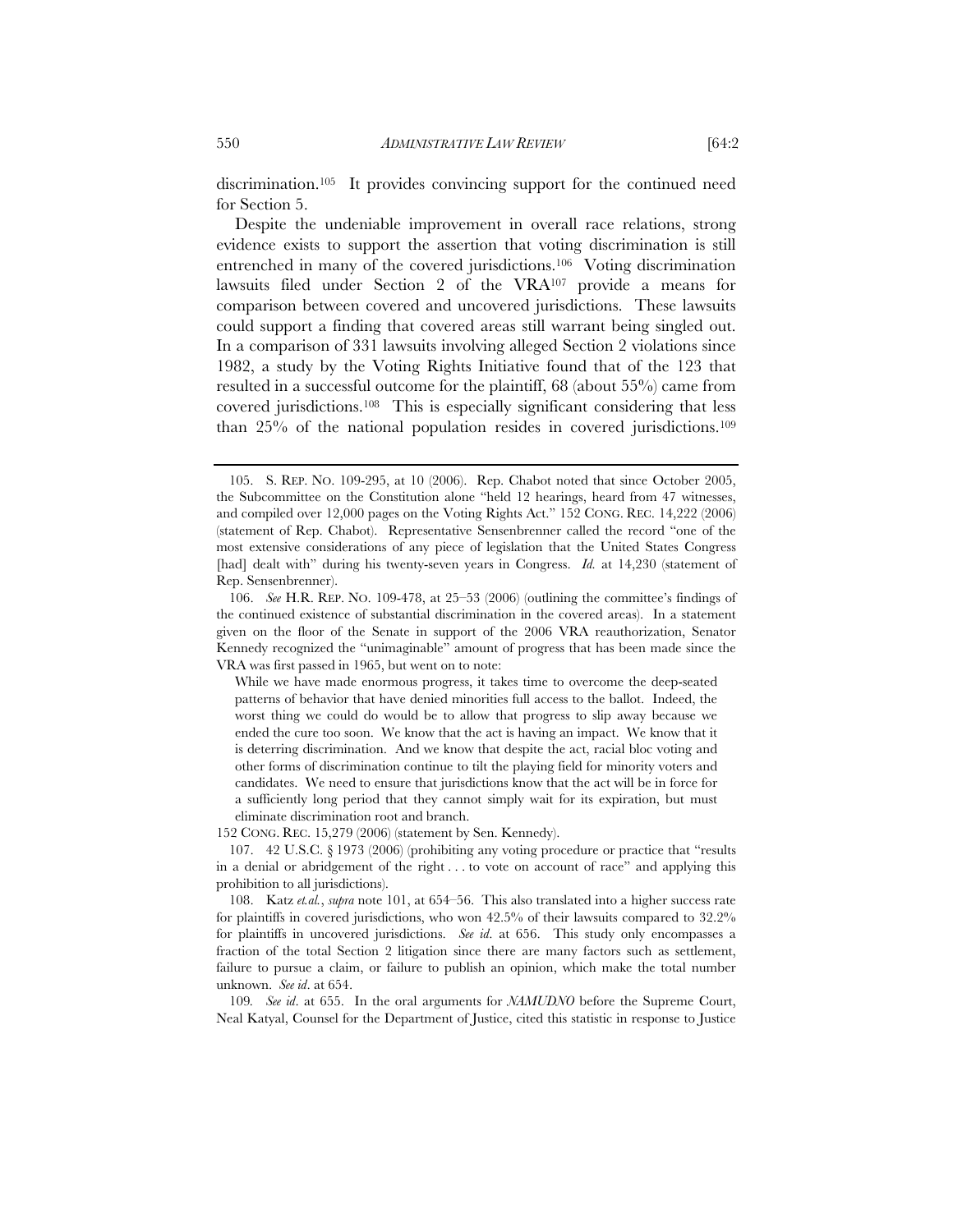This disparity is even more substantial because the covered jurisdictions have what Professor Karlan has called the added "deterrent" and "blocking" effects of Section 5.110 Such studies support the assertion that voting discrimination has not been purged from the covered jurisdictions and is still present at a disproportionate level when compared to the uncovered jurisdictions.

Proposed voting changes and corresponding preclearance objections also provide evidence of continued entrenchment of racial discrimination in covered jurisdictions. In a study analyzing DOJ preclearance objections, discriminatory intent or purpose was a legal basis for 74% of objections handed down in the 1990s.<sup>111</sup> This further supports the contention that intentional voter discrimination is still present in the covered jurisdictions. Notably, between 1965 and 2005, not one Louisiana redistricting plan, in its initially submitted form, has received preclearance.112 Louisiana is not

111*. See* Peyton McCrary et al., *The End of Preclearance as We Knew It: How the Supreme Court Transformed Section 5 of the Voting Rights Act*, 11 MICH. J. RACE & L. 275, 292–99 (2006) (compared to 47% of objections in the 1980s).

112*. See To Examine the Impact and Effectiveness of the Voting Rights Act: Hearing Before the Subcomm. on the Constitution of the H. Comm. on the Judiciary*, 109th Cong. 16 (2005) (statement of Marc Morial, President and CEO, National Urban League) ("In other words, in the last 40 years, every single State House redistricting plan adopted immediately after the census and submitted for preclearance in Louisiana has been found both by Republican and

Kennedy's question of whether the situation continued to justify the "differentiation between the States." Transcript of Oral Arguments at 35, *NAMUDNO*, 129 S. Ct. 2504 (2009) (No. 08-322), http://www.supremecourt.gov/oral\_arguments/argument\_transcripts/08-322.pdf.

 <sup>110.</sup> Pamela S. Karlan, *Section 5 Squared: Congressional Power to Extend and Amend the Voting Rights Act*, 44 HOUS. L. REV. 1, 22 (2007) (describing Section 5 as having a "blocking function" that prevents the enactment of discriminatory changes through the denial of preclearance and a "deterrent function" that inhibits covered jurisdictions from even attempting to make a change they know will likely be denied); *see also* LAUGHLIN MCDONALD & DANIEL LEVITAS, THE CASE FOR EXTENDING AND AMENDING THE VOTING RIGHTS ACT: VOTING RIGHTS LITIGATIONS, 1982–2006: A REPORT OF THE VOTING RIGHTS PROJECT OF THE AMERICAN CIVIL LIBERTIES UNION 4 (2006), http://www.aclu.org/files/votingrights/2005\_report.pdf (stating that since 1982 there have been over 1,000 instances in which DOJ has denied preclearance for voting changes). It is important to note that preclearance objections have dropped off significantly since the mid 1990s. *See* Bullock & Gaddie, *supra* note 74, at 18 (citing a notable drop in Mississippi from a high of sixty-seven to a low of eleven from 1975 to 1984 and 1995 to 2005, respectively). This is due, at least in part, to the Supreme Court's decision in *Reno v. Bossier Parish School Board*, where the Court limited the purpose prong of Section 5 to prohibit only those voting changes enacted with a retrogressive purpose, and not those enacted with merely a discriminatory purpose. 528 U.S. 320, 341 (2000). This was subsequently reversed in the 2006 reauthorization when Congress amended Section 5 to state, "The term 'purpose' . . . shall include any discriminatory purpose." Fannie Lou Harris, Rosa Parks, and Coretta Scott King Voting Rights Act Reauthorization and Amendments Act of 2006, Pub. L. No. 109-246, § 5(3), 120 Stat. 577, 581 (codified at 42 U.S.C. § 1973c(c)).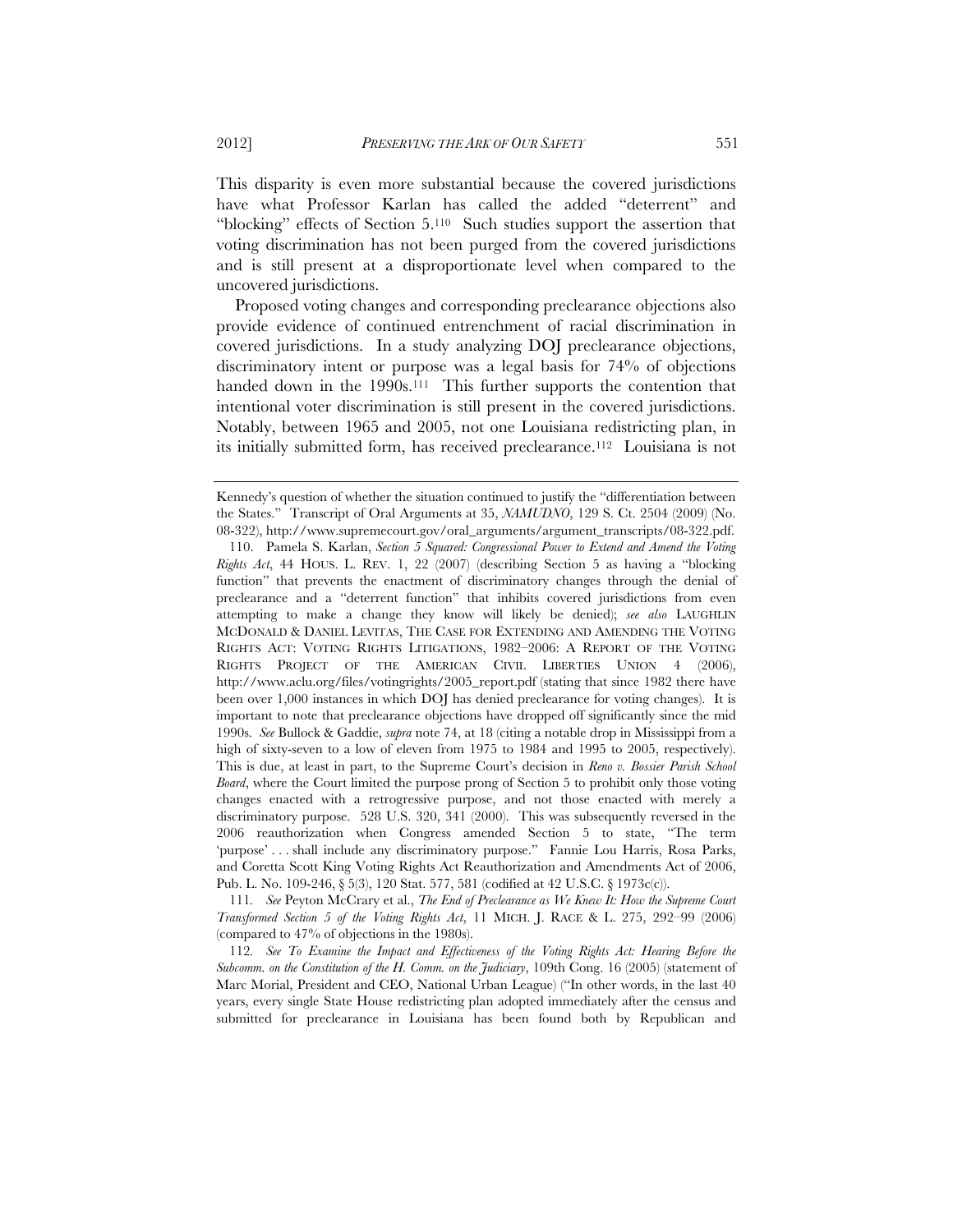the only jurisdiction to have its redistricting proposals denied preclearance, and if not for Section 5 these redistricting plans might have significantly reduced the voting power of minorities in those jurisdictions.<sup>113</sup> Considering that redistricting plans are often in effect for at least a decade, they can be an extremely effective means of marginalizing the voting power of minorities: in this regard, the importance of Section 5 cannot be overstated.114 Beyond examples of attempted voting discrimination, there is the additional deterrent effect of preclearance, which has likely prevented numerous discriminatory changes from ever being proposed—but this deterrent effect is so far impossible to measure.<sup>115</sup>

Unlike most situations where a court analyzes the constitutionality of a remedial statute, this is not a case where Congress promulgated the statute for the first time.116 In reauthorizing the VRA, Congress dealt with an existing statute, and courts should acknowledge that for the past forty-seven years Section 5 has been actively preventing the type of discrimination that initially justified it as a constitutional remedy.117 The very effectiveness of Section 5 will thus have an obvious and significant impact on the ability of Congress to amass evidence of continued need.118 While a court should not simply show obeisance to Congress and defer to its conclusions, it should

114*. See Voting Rights Act: Evidence of Continued Need*, *supra* note 94, at 4534 (statement of Debo Adegbile, Associate Director of Litigation, NAACP Legal Defense Fund, Inc.) ("Section 5's role in ensuring that minority political opportunities do not get trampled during redistricting has protected the rights of untold numbers of minority voters.").

115*. See id*. at 4529 (reasoning that jurisdictions are less likely to enact discriminatory voting changes if they know they will have to seek preclearance and thus publically explain and defend those proposed changes); Richard L. Hasen, *Congressional Power to Renew the Preclearance Provisions of the Voting Rights Act After* Tennessee v. Lane, 66 OHIO ST. L.J. 177, 192 (2005).

 116. Persily, *Promise and Pitfalls*, *supra* note 23, at 193 ("The new VRA was quite different from other laws either upheld or struck down post-*Boerne*: (1) the bill proposed renewal of existing legislation, not drafting a law from scratch; and (2) the law would not apply nationwide." (footnotes omitted)).

 118. *See* Hasen, *supra* note 115, at 188; Persily, *Promise and Pitfalls*, *supra* note 23, at 207; Pitts; *supra* note 11, at 257–58.

Democratic Attorneys General to abridge the right to vote on account of race or color or membership in language in a minority group.").

 <sup>113.</sup> In 2001, Texas proposed a redistricting plan that, despite increases in the Latino population, would have eliminated four Latino majority districts while adding only one such district. *See id*. at 19 (statement of Ann Marie Tallman, President and General Counsel, Mexican American Legal Defense and Educational Fund). A proposed 1982 Louisiana redistricting plan would have resulted in "one majority-African-American district and 4 majority-white districts in a ward that was 61% African American." *Voting Rights Act: Evidence of Continued Need*, *supra* note 94, at 4532–33 (statement of Debo Adegbile, Associate Director of Litigation, NAACP Legal Defense Fund, Inc.).

 <sup>117.</sup> *See id.* at 193–94; *supra* note 110 and accompanying text.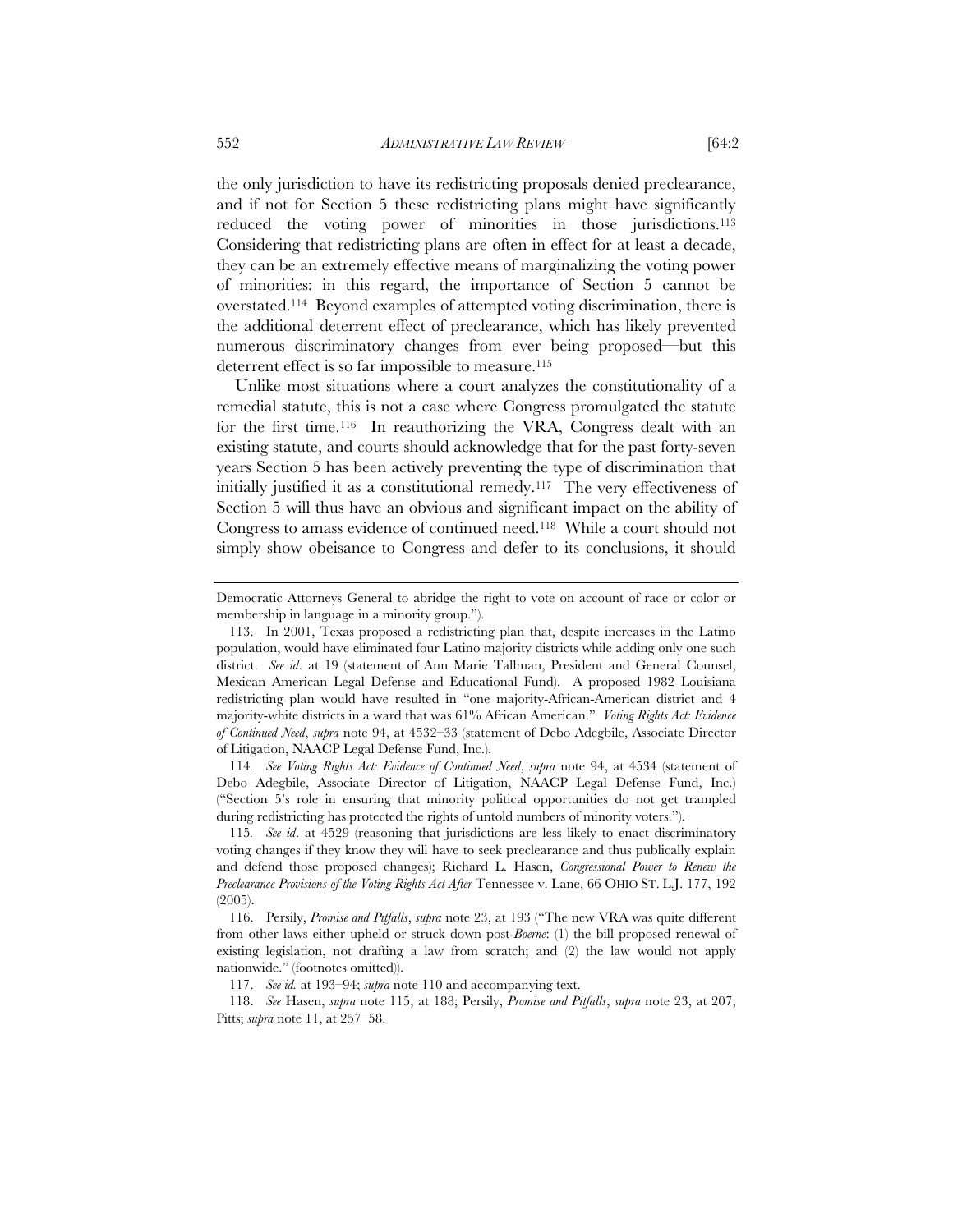judge the VRA accordingly by applying a slightly different measure than it would in the examination of a newly passed statute. It should place greater weight on evidence indicating possible deleterious effects of removing the statute,<sup>119</sup> and correspondingly require less evidence of the egregious types of violations the statute was intended to prevent.

Congress enacted the VRA "to foster our transformation to a society that is no longer fixated on race."120 This has yet to be fully realized. While Section 5 has prevented the enforcement of discriminatory practices, it has yet to cure the behavior and mentality that is the root of the problem.121 Since case-by-case adjudication of voting discrimination remains as ineffective today as it was in 1965,122 and there is still a disproportionate risk of voting discrimination in the covered jurisdictions,123 the circumstances continue to justify Section 5.124 Section 5 therefore remains a constitutional exercise of Congress's power.125

120. Georgia v. Ashcroft, 539 U.S. 461, 490 (2003).

 121. *See, e.g.*, Karlan, *supra* note 110, at 21–22; *supra* notes 106–15 and accompanying text.

 <sup>119.</sup> *See* Persily, *Promise and Pitfalls*, *supra* note 23, at 194 & n.76 ("Evidence that a law is being complied with is not a reason to do away with it. If there were an environmental regulation that limited pollution levels, cleaner air would not signify that it is no longer needed, but rather that it is sufficiently serving its purpose. So long as the risk of pollution continues that law would need to be renewed." (quoting *The Continuing Need for Section 5 Pre-Clearance: Hearing Before the S. Comm. on the Judiciary*, 109th Cong. 62 & n.34 (2006) (statement of Anita Earls, Director of Advocacy, University of North Carolina Law School Center for Civil Rights))); *see also* H.R. REP. NO. 109-478, at 57 (2006) (calling the advancement made by minorities in the covered jurisdictions "fragile"); Karlan, *supra* note 110, at 21–22 (arguing that there is a significant risk "that backsliding could occur in the absence of the Act's substantive and procedural protections"); *cf.* Hasen, *supra* note 115, at 188 ("If Congress cannot point to actual incidents of discrimination, it might examine instead the hypothetical question whether covered jurisdictions would engage in intentionally discriminatory voting practices and procedures if Section Five were *not* renewed.").

 <sup>122.</sup> If anything, it is less effective today. *See* Douglas, *supra* note 30 (discussing the effects of the Courts recent movement toward allowing only as-applied challenges to election laws).

 <sup>123.</sup> *See supra* notes 106–115 and accompanying text.

<sup>124</sup>*. NAMUDNO*, 129 S. Ct. 2504, 2510 (2009).

<sup>125</sup>*. See, e*.*g*., Shelby Cnty. v. Holder, 811 F. Supp. 2d 424, 508 (D.D.C. 2011); A. Christopher Bryant, *The Pursuit of Perfection: Congressional Power to Enforce the Reconstruction Amendments*, 47 HOUS. L. REV. 579, 614–15 (2010) (arguing that the Constitution, and in this case the Reconstruction Amendments, gives Congress the discretion to choose what remedies are appropriate to combat unconstitutional behavior); Clarke, *supra* note 103, at 432–33 (noting the substantial legislative record that Congress amassed in support of the continued need for Section 5 protections, asserting that it is similar to the records supporting past reauthorizations, and concluding that courts will continue to hold Section 5 constitutional); Mark A. Posner, *Time is Still on Its Side: Why Congressional Reauthorization of Section 5 of the Voting Rights Act Represents a Congruent and Proportional Response to Our Nation's*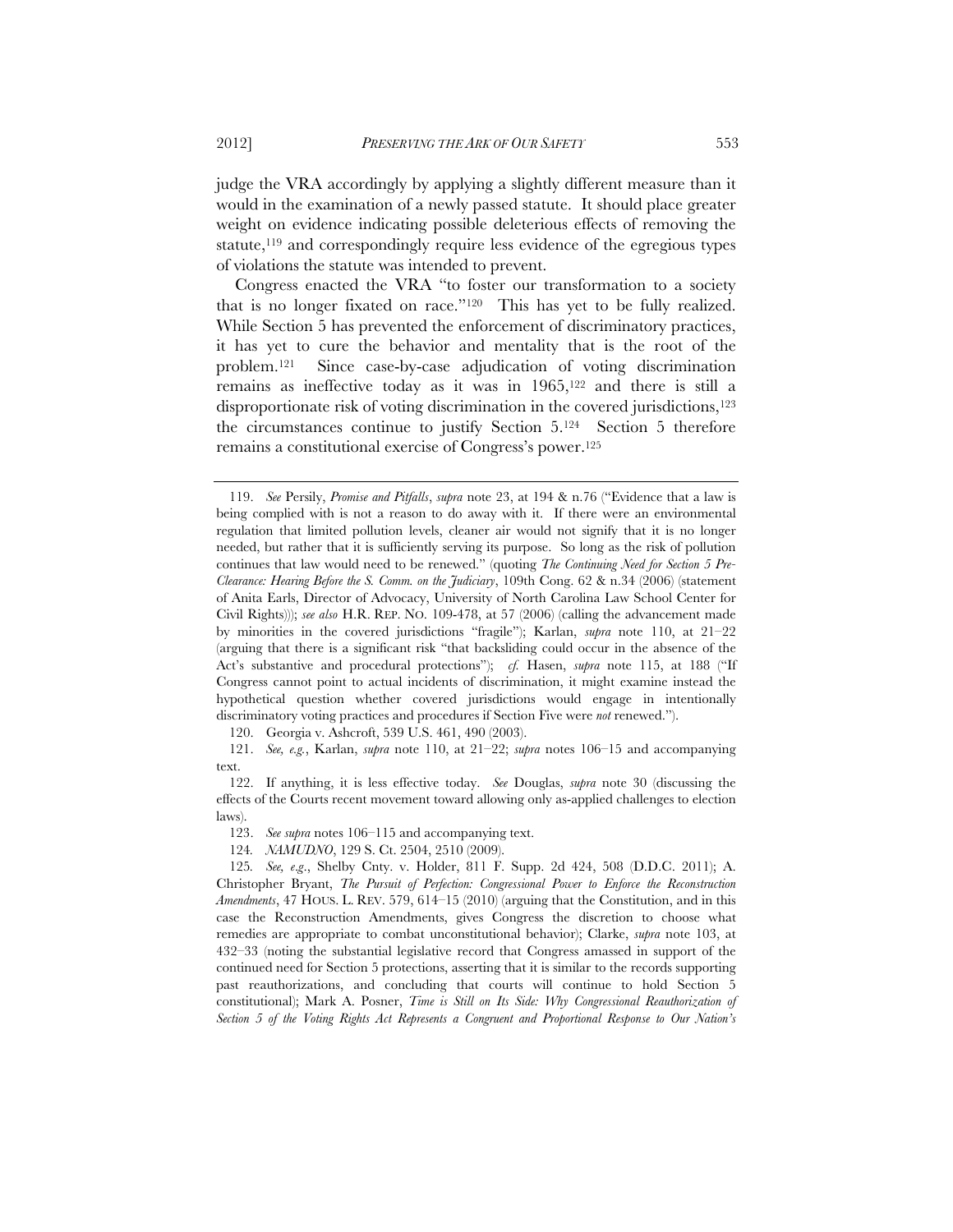Since a Supreme Court decision on the constitutionality of Section 5 will likely come down to whether it deems the legislative findings adequate to support the need for Section 5, the outcome implicitly depends on "judicial attitudes and the Justices [sic] own views about the legislation under review."126 For those who support Section 5 and its continuation, the Supreme Court's decision in *NAMUDNO* brought dark tidings. While technically avoiding the issue of constitutionality and instead reaching a decision based on statutory interpretation,<sup>127</sup> the Court included language that clearly indicates it has serious concerns about the constitutional muster of Section 5. One of these concerns centers on whether the coverage of Section 5 represents the "current political conditions," given that the data used for the coverage formula is over thirty-five years old.128 The Court recognized Section 5's success, but made clear that "the Act imposes current burdens and must be justified by current needs."129 While the Court did not clarify whether it would apply the new "congruence and proportionality" standard established in *City of Boerne v. Flores*,130 or the traditional, less demanding<sup>131</sup> "rational means" test used in *South Carolina v*. *Katzenbach*,132 it recognized "serious constitutional questions under either

127*. See NAMUDNO*, 129 S. Ct. at 2516–17 (avoiding the constitutional question and instead ruling that "political subdivisions," within the meaning of the VRA, includes the appellant and thus allows the appellant to apply for a bailout from coverage).

128*. Id*. at 2512.

129*. Id*.

131. *See* Crum, *supra* note 98, at 2002 & n.53.

*History of Discrimination in Voting*, 10 N.Y.U. J. LEGIS. & PUB. POL'Y 51, 87–105, 130–31 (2006) (providing an in-depth analysis of how the congruence and proportionality test applies to Section 5 and concluding that if the Court applies this standard correctly and gives proper deference to the legislative record, it should uphold the constitutionality of Section 5).

 <sup>126.</sup> Fuentes-Rohwer, *supra* note 15, at 104, 130 (concluding that the question of the constitutionality of Section 5 will also come down to "whether the Court can muster the will to strike down the most effective civil rights statute in history"); *see* Luis Fuentes-Rohwer, *Understanding the Paradoxical Case of the Voting Rights Act*, 36 FLA. ST. U. L. REV. 697, 701 (2009) (asserting that in the past the Court has deferred to Congress and refused to subject the VRA to serious scrutiny, thus making the future question of constitutionality simply a matter of whether the Court will continue this deference).

 <sup>130. 521</sup> U.S. 507, 520 (1997) ("There must be a congruence and proportionality between the injury to be prevented or remedied and the means adopted to that end."); *see also* Shelby Cnty., 811 F. Supp. 2d at 461–62 (concluding that the congruence and proportionality test is the appropriate standard for reviewing Section 5).

 <sup>132. 383</sup> U.S. 301, 324 (1966) ("As against the reserved powers of the States, Congress may use any rational means to effectuate the constitutional prohibition of racial discrimination in voting."); *see also* Nw. Austin Mun. Util. Dist. No. One v. Mukasey, 573 F. Supp. 2d 221, 241 (D.D.C. 2008) (ruling that the rational means test governs the review of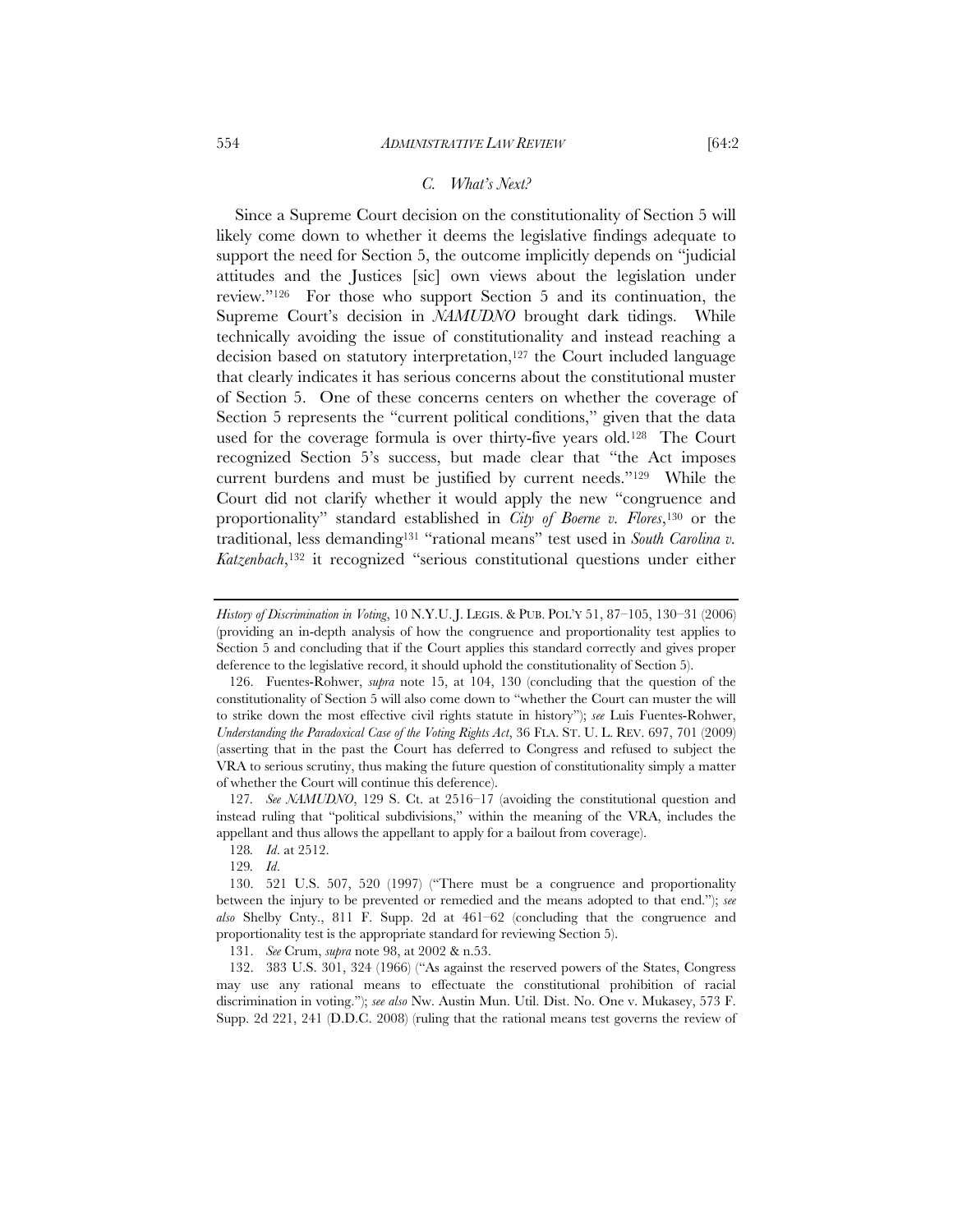test."133 Because the Court avoided the constitutional question, much of its discussion on this issue had nothing to do with the ultimate holding—which makes such dicta portentous. The *NAMUDNO* opinion seems to go out of its way to question the constitutional standing of Section 5 even while ultimately avoiding the issue, and this may be a not-so-thinly veiled warning of things to come.

Any defense of the constitutionality of Section 5 must center on its current need and the legislative record compiled during its passage. To justify the continued differential treatment of covered areas, Congress must not only show the subsistence of voting rights violations, but also that some "systematic *differences* exist between the currently covered and non-covered jurisdictions."134 In his testimony to Congress, Professor Pildes stressed that modern-day voter discrimination, which often involves vote dilution instead of outright violence, is different from the issues for which the VRA was originally created to target and is no longer "concentrated in any one discrete part of the country."135

Also important to the debate is the undeniable success of Section 5. This success has, in many cases, prevented discriminatory actions by covered jurisdictions from ever going into effect, either through deterrence or denial of preclearance, and has thus further diminished the evidence of purposeful discrimination in covered areas.136 These factors have led some scholars to question seriously whether Section 5 will survive the Supreme Court's test for constitutionality.137

Despite the tone of the *NAMUDNO* decision, which is somewhat hostile to Section 5, the Supreme Court did not actually strike down Section 5. Scholars have advanced some possible explanations for this: first, and most hopeful for supporters of Section 5, is that there simply were not enough

Section 5), *rev'd on statutory grounds*, *NAMUDNO*, 129 S. Ct. 2504.

<sup>133</sup>*. NAMUDNO*, 129 S. Ct. at 2513.

<sup>134</sup>*. The Continuing Need For Section 5 Pre-Clearance: Hearing Before the S. Comm. on the Judiciary*, 109th Cong. 201 (2006) (statement of Professor Richard H. Pildes, Sudler Family Professor of Constitutional Law, NYU School of Law).

<sup>135</sup>*. Id*. at 202.

<sup>136</sup>*. See* Hasen, *supra* note 115, at 188; Pitts, *supra* note 11, at 257–58.

<sup>137</sup>*. See, e.g.*, Clegg & Chavez, *supra* note 12, at 564, 580–81 (arguing that the lack of an adequate legislative record, when combined with the violation of federalism, makes Section 5 an unconstitutional exercise of Congress's authority); Hasen, *supra* note 115, at 206–07 (concluding that it is unclear whether Congress will be able to amass sufficient evidence to satisfy the congruence and proportionality test especially considering the increased weight the Court has put on federalism concerns in recent years); Pitts, *supra* note 11, at 249–68 (providing an in-depth discussion on this question and concluding that Section 5 will likely not meet the congruence and proportionality test).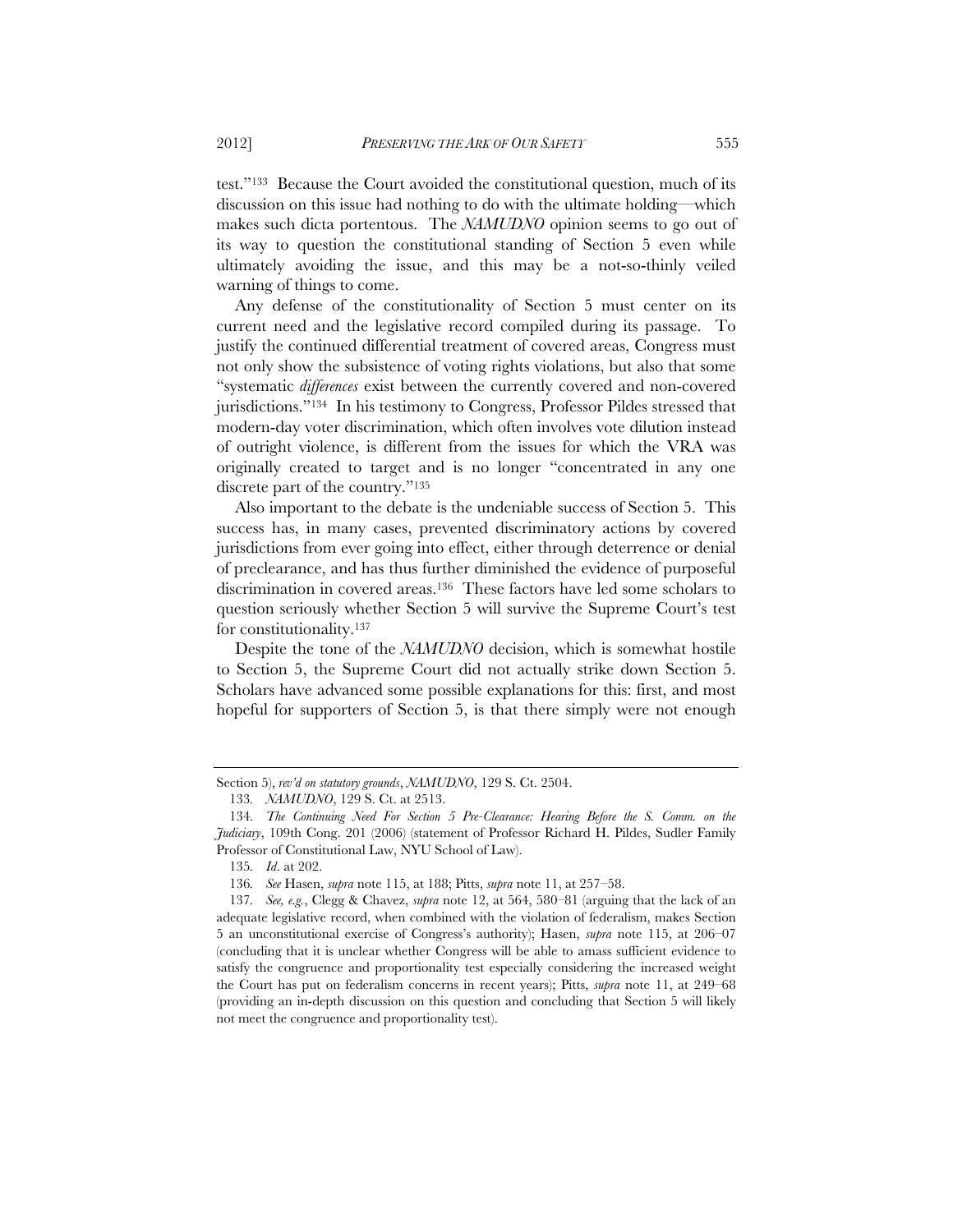votes;138 and second, that the conservatives on the Supreme Court did not want the inevitable political firestorm that would have resulted had the Court struck down the VRA in what would likely have been a 5–4 decision.139 This second explanation—undeniably implicating the politics of the Court—means that the future of Section 5 may hinge on the unpredictability of the Supreme Court's tolerance for controversy and the willingness of the individual justices to dismantle "one of the crown jewels of the civil rights movement."140 A third possible explanation views *NAMUDNO* as a call on Congress to act and amend the VRA.<sup>141</sup> One thing is certain: the constitutionality of Section 5 under the current Supreme Court is highly questionable at best.<sup>142</sup> The following recommendations will bring Section 5's scope and application more clearly

140. Fuentes-Rohwer, *supra* note 15, at 130.

 141. Ellen D. Katz, *From* Bush v. Gore *to* NAMUDNO*: A Response to Professor Amar*, 61 FLA. L. REV. 991, 999 (2009) ("The [*NAMUDNO*] Court structured its opinion to encourage, to prod, and—almost certainly—to require Congress to act.").

 <sup>138.</sup> *See* Richard L. Engstrom, NAMUDNO*: A Curveball on Voting Rights*, 30 JUST. SYS. J. 351, 358 (2009); Linda Greenhouse, *There's Always Another Day*, SLATE.COM (June 22, 2009, 1:39PM), http://www.slate.com/articles/life/the\_breakfast\_table/ features/2009/ the\_supreme\_court\_breakfast\_table/theres\_always\_another\_day.html.

<sup>139</sup>*. See* Engstrom, *supra* note 138, at 358; E.J. Dionne, Jr., *Court Immunity?*, NEW REPUBLIC (July 1, 2009, 12:00 AM), http://www.tnr.com/article/politics/court-immunity ("What's likely is that one or two conservative justices (probably Anthony Kennedy or possibly Samuel Alito) realized that overturning an act of Congress simply because a narrow court majority decided it was outdated would be rightly seen as an outrageous form of judicial activism.") .

 <sup>142.</sup> Multiple cases concerning the constitutionality of Section 5 are making their way through the judicial system and it seems inevitable that at least one will make its way to the Supreme Court, possibly even before the 2012 presidential election. One such case, currently before the U.S. Court of Appeals for the District of Columbia Circuit, is *Shelby County v. Holder*, 811 F. Supp. 2d 424, 508 (D.D.C. 2011) (granting summary judgment for the Attorney General). In a second case, which involves Texas's request for preclearance for a voter ID law and is currently before a three-judge panel of the District Court for the District of Columbia, Texas recently filed an amended complaint raising a direct challenge to Section 5's constitutionality. *See* Tim Eaton, *State Tries to Force Challenge of U.S. Voting Law*, AUSTIN AM.-STATESMAN (Mar. 14, 2012, 10:50 P.M.), http://www.statesman.com/news/ texas-politics/state-tries-to-force-challenge-of-u-s-2238744.html?cxtype=rss\_texas-politics.

Since a decision by the three-judge panel is appealable directly to the Supreme Court, and a denial of that appeal, unlike a denial of certiorari, is considered a "decision on the merits" and an affirmation of the lower court opinion, it is possible that this case will leapfrog *Shelby County* and could even be decided by the Supreme Court in 2012. *See* Richard L. Hasen, *Holder's Voting Rights Gamble*, SLATE (Dec. 30, 2011, 1:09 PM), http://www.slate.com/ articles/news\_and\_politics/jurisprudence/2011/12/the\_obama\_administration\_s\_risky\_vot er\_id\_move\_threatens\_the\_voting\_rights\_act.html; Richard Hasen, *Texas Ups Ante in Its Voter ID Case, Says Voting Rights Act is Unconstitutional: Case Could Reach SCOTUS Before Election*, ELECTION L. BLOG (Mar. 14, 2012, 10:14 PM), http://electionlawblog.org/?p=31583.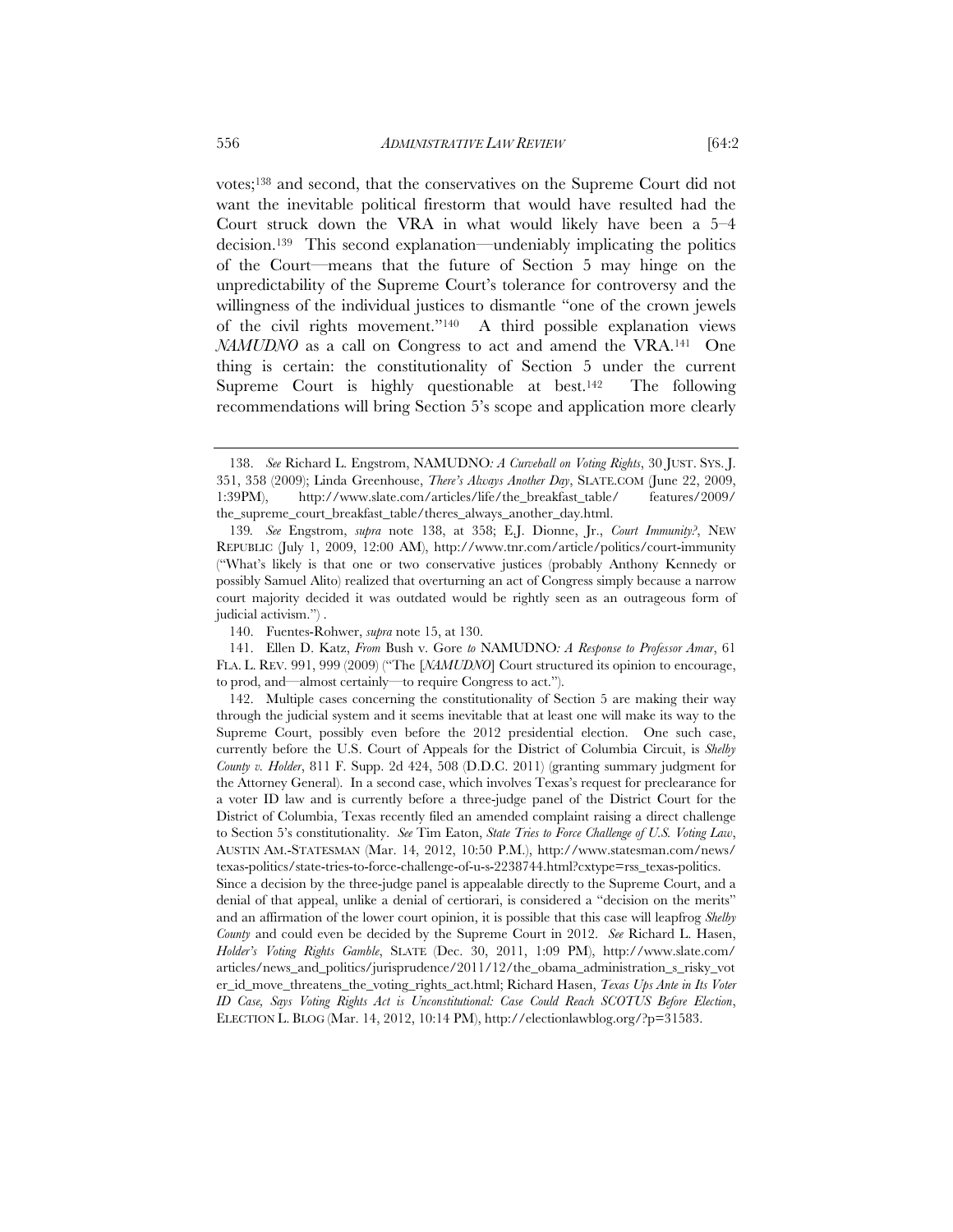within the Court's constitutional limits and thus help save this foundational measure of the Civil Rights movement.

#### III. RECOMMENDATIONS

The United States has made great strides toward equality since the passage of the Voting Rights Act.143 Despite this, discrimination still poisons the voting system. While blatant acts of racism have decreased, there are still concerted and consistent efforts to discriminate against minority voters.144 The coalescence of minorities toward a common political party145 can transform discussions of institutionalized discrimination into a less polarized vocabulary as voting discrimination is more easily attributed to political motivations and biases.146 Since case-bycase adjudication remains inefficient and ineffective,147 Section 5 is an invaluable weapon in the enforcement of Fifteenth Amendment rights. Successful reforms must accomplish three things: first, they must reinforce the constitutionality of Section 5; second, they must increase its effectiveness at preventing voting discrimination; finally, they must help guard against political abuse in the enforcement of Section 5.

# *A. Reforms to Confront Political Bias*

"A democracy works best when the people have all the information that the security of the Nation permits. No one should be able to pull curtains of secrecy around decisions which can be revealed without injury to the public interest."148 Accordingly, to confront the potential for political bias within the preclearance decisionmaking process, Congress should enact specific reporting requirements for Section 5 and allow limited appeals of grants of preclearance. This would add more transparency and accountability to the system, and would serve as a significant safeguard for ensuring the apolitical bases for preclearance decisions.

 <sup>143.</sup> *See supra* notes 73–76 and accompanying text.

 <sup>144.</sup> *See supra* Part II.B.2.

 <sup>145.</sup> *See* ALEXANDER KEYSSAR, THE RIGHT TO VOTE: THE CONTESTED HISTORY OF DEMOCRACY IN THE UNITED STATES 213 (rev. ed. 2009) ("By the late 1960s, all southern states contained a large bloc of black voters whose loyalty to the Democratic Party had been cemented by the events of the Kennedy and Johnson years . . . . At the same time, conservative white Southerners, joined by some migrants into the region, flocked to the Republican Party . . . .").

 <sup>146.</sup> *See* Cashin, *supra* note 14, at 92–103.

 <sup>147.</sup> *See supra* note 122 and accompanying text.

 <sup>148.</sup> Statement by the President upon Signing the "Freedom of Information Act," 2 PUB. PAPERS 699 (July 4, 1966).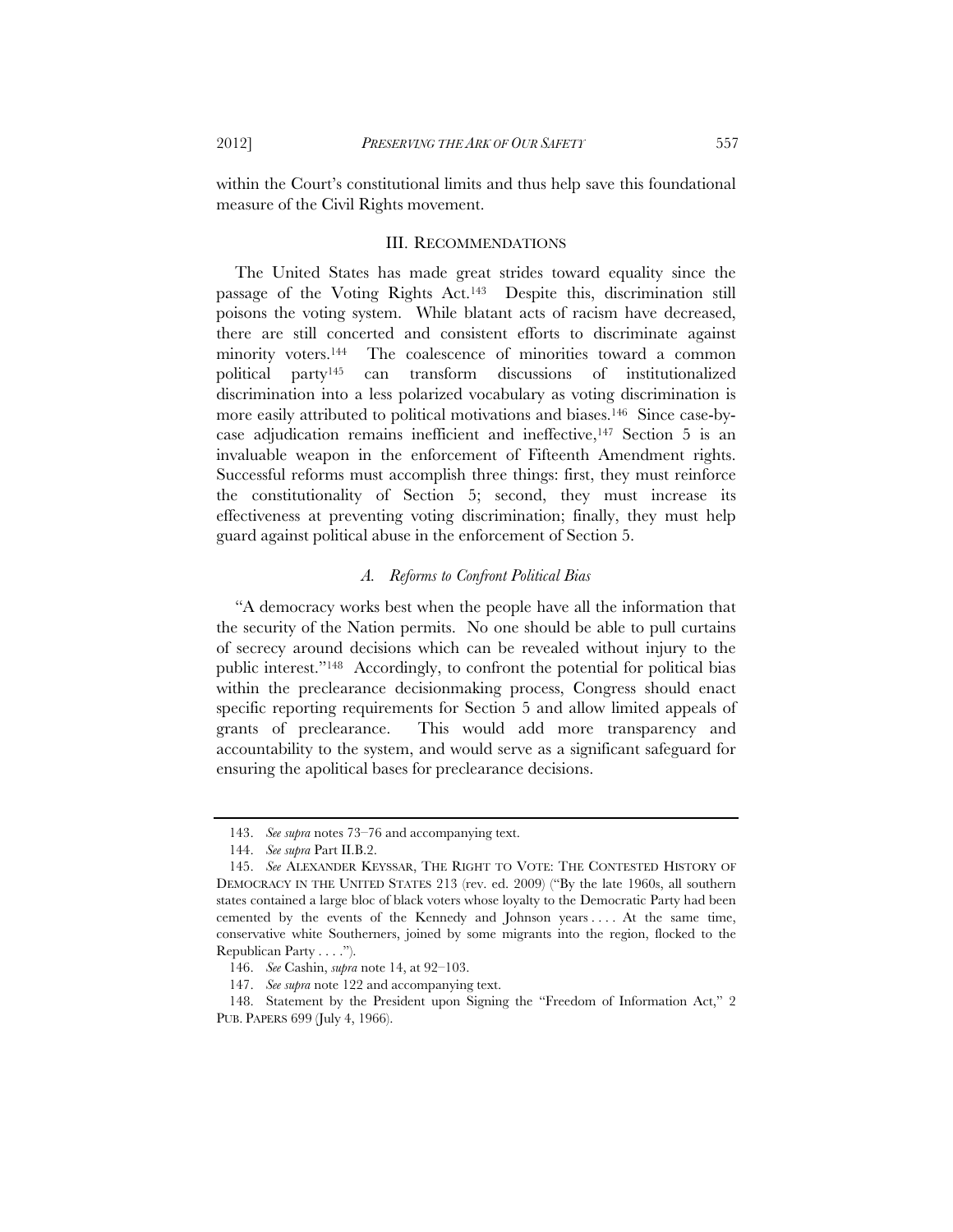#### *1. Requirement for an Inclusive Administrative Record*

One such reporting requirement should be the creation of a public administrative record for every preclearance decision.149 There already is a record requirement for all Section 5 submissions,150 but it should be expanded and codified by statute.151 This requirement should be modeled after DOJ's own 1999 guidance document and include all "documents and materials which were before or available to the decision-making office at the time the decision was made."152 Additionally, to ensure transparency of the decisionmaking process, the record should also include "[d]ocuments that relate to both the substance and procedure of making the decision."153 If preclearance is either denied or explicitly granted, the record should include an order laying out the evidence relied upon, the conclusions drawn from that evidence, and the reasoning behind the ultimate decision, including why any contradictory evidence was unconvincing.154 There are also those situations in which DOJ simply does not respond to a request for preclearance within sixty days, thus effectively granting preclearance.155 To confront this, any affected party156 should be allowed to submit a request to DOJ demanding a reasoned explanation for a decision at any time up to

150. *See* 28 C.F.R. § 51.50 (2011).

 152. ENV'T & NATURAL RES. DIV., U.S. DEP'T OF JUSTICE, GUIDANCE TO FEDERAL AGENCIES ON COMPILING THE ADMINISTRATIVE RECORD 2 (1999) [hereinafter DOJ RECORD GUIDANCE], *available at* http://environment.transportation.org/ pdf/programs/ usdoj\_guidance\_re\_admin\_record\_prep.pdf.

 153. Memorandum from Pete Raynor, Assistant Solicitor, Fish Wildlife & Envtl. Prot. Branch, U.S. Dept. of the Interior to Dir., U.S. Fish and Wildlife Serv., on Guidance on Compiling an Administrative Record (Jan. 7, 2000), http://www.fws.gov/habitatconservation/FERC\_Policies.pdf; *see also* DOJ RECORD GUIDANCE, *supra* note 152, at 2 (requiring that an administrative record "include"[] documents and materials relevant to the process of making the agency's decision").

 154. A denial of preclearance must be explained, *see* 28 C.F.R. § 51.44, and so should a grant of preclearance.

155. 28 C.F.R. § 51.1(a)(2).

 156. The exact meaning and limitations of this term should be subject to clarification through DOJ regulation.

 <sup>149.</sup> *Cf.* Daniel J. Rohlf, *Avoiding the 'Bare Record': Safeguarding Meaningful Judicial Review of Federal Agency Actions*, 35 OHIO N.U. L. REV. 575, 577 (2009) ("Agencies' administrative records serve as both the public's and reviewing courts' sole window on the actions and decisions of those agencies.").

 <sup>151.</sup> *See generally* James N. Saul, Comment, *Overly Restrictive Administrative Records and the Frustration of Judicial Review*, 38 ENVTL. L. 1301 (2008) (discussing ways in which agencies can limit the contents of an administrative record, thus frustrating judicial review and limiting the availability of the information, and examining possible solutions).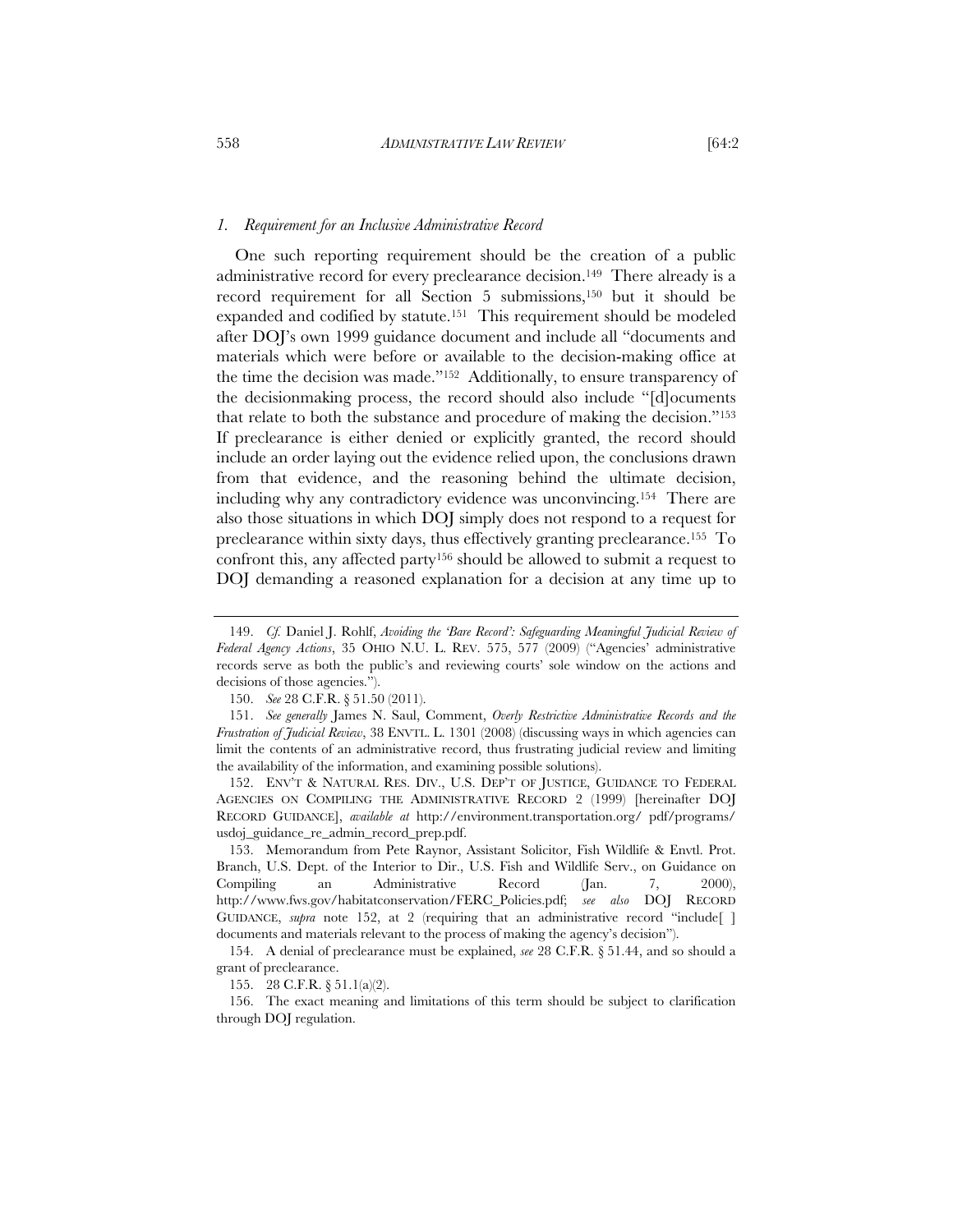fourteen days after the expiration of the initial sixty days. Once a request is submitted, the jurisdiction should not be allowed to enforce the change for which they are seeking preclearance until DOJ releases an official decision, complete with all the requirements mentioned above.

Requiring an inclusive record would better ensure the process is open to public and political scrutiny, creating additional pressure to make reasoned decisions based on the law as opposed to political bias. This may result in a heavier workload for DOJ, but it is a reasonable price to pay given the importance and lasting effect of preclearance decisions.

# *2. Allow the Appeal of Grants of Preclearance*

A record would also serve a vital role during an appeal of DOJ preclearance decisions.157 Currently, a DOJ denial of preclearance is not appealable, though the jurisdiction may subsequently request preclearance—called declaratory judgment in the VRA—from the District Court for the District of Columbia, essentially resulting in a new preclearance proceeding.158 This would not change. The record would serve no inherent role in the preclearance process unless the parties choose to use it in their case, and even then it would be subject to no deference.

Congress should also allow appeals of granted preclearance159 to be brought by qualifying persons160 before the District Court for the District of Columbia, with a two-tier system of review. For decisions that concern redistricting or explicit preconditions to voting or registering to vote—such as identification requirements or good behavior prerequisites—the standard of review should be de novo. This standard represents the importance of

 <sup>157.</sup> *See* 5 U.S.C. § 706 (2006); Citizens to Preserve Overton Park, Inc. v. Volpe, 401 U.S. 402, 419–20 (1971) (reversing and remanding based on the fact that the record before the court was not "the full administrative record that was before the Secretary at the time he made his decision").

 <sup>158. 28</sup> C.F.R. § 51.11 (2011); *see* 42 U.S.C. § 1973c(a) (2006).

 <sup>159.</sup> Gerken, *supra* note 15, at 718, 728 & n.65 ("[T]hose representing minority voters should have a chance to police the policer by challenging the DOJ's decisions to preclear a change in court."); Tokaji, *supra* note 60, at 830–32 (proposing allowing the appeal of grants of preclearance as one possible means of combating political manipulation of the Section 5 preclearance process); *see* Rohlf, *supra* note 149, at 577 ("With the rise of the modern administrative state and consequent influence of decisions by federal agencies over many aspects of daily life in the United States, protecting the courts' role in reviewing the validity of federal agency decisions is crucial to safeguarding American democracy itself.").

 <sup>160.</sup> Not just anyone should be allowed to appeal a decision. One possibility is to limit it to those "who submitted letters to the DOJ when it was considering the preclearance submission." Persily, *Options and Strategies*, *supra* note 90, at 732. At the very least, it should be limited to persons who are residents and eligible voters of the jurisdiction seeking preclearance.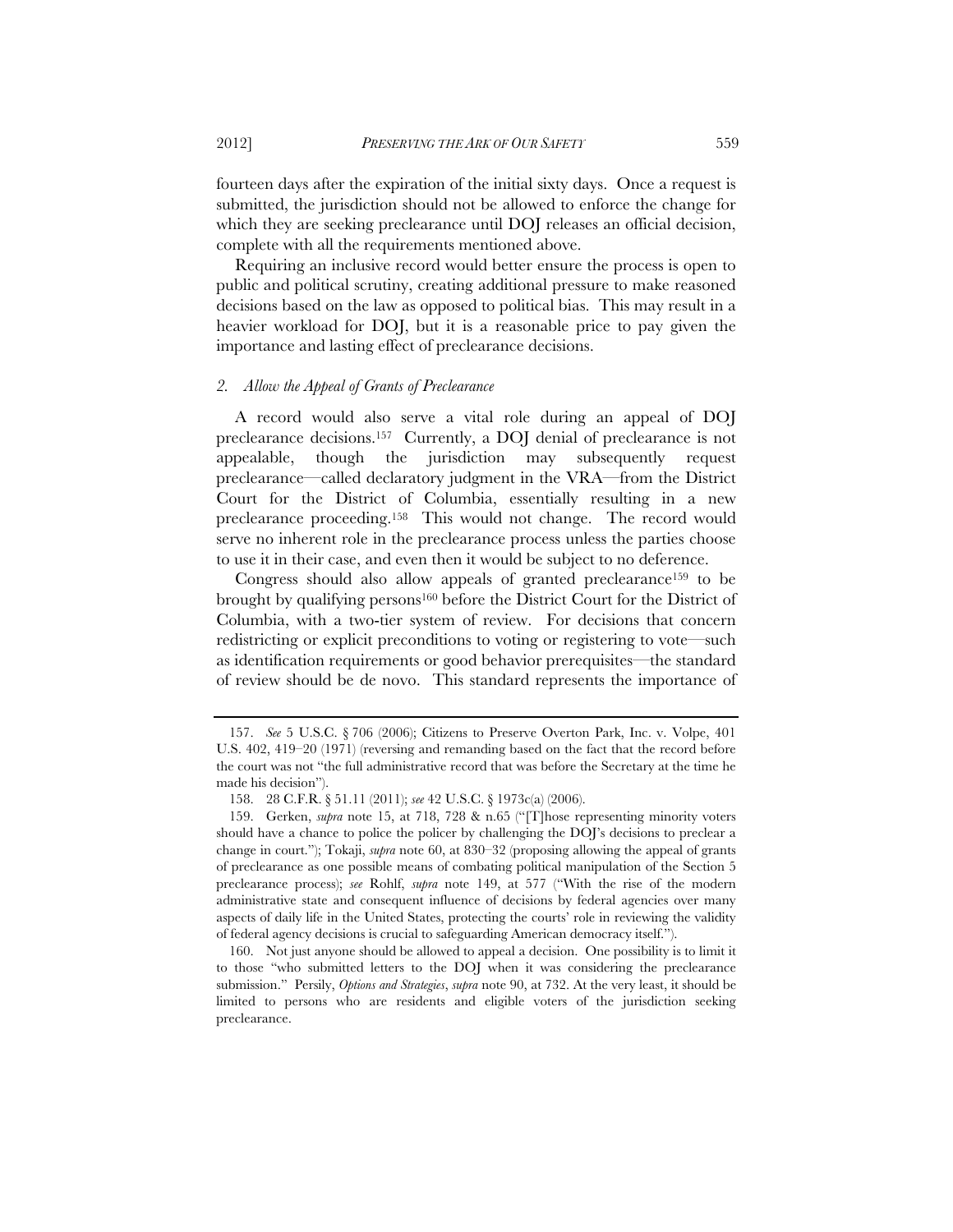decisions regarding redistricting and prerequisites to voting as well as these techniques' heightened ability to successfully discriminate against minority voters.161 For appeals of other voting changes, the court should analyze DOJ's decision under the *Chevron* doctrine and overturn it only if it is "arbitrary, capricious, or manifestly contrary to the statute."<sup>162</sup> This deference would help prevent overloading the court with cases by allowing the quick dismissal of decisions reasonably supported by the record and the law. At the same time, it would help prevent politically biased preclearance decisions by permitting the court a means of overturning such cases.

# *B. Reform the Bailout Provision*

It is not immediately clear why so few jurisdictions have utilized the current bailout provision,<sup>163</sup> but they fact that they have not raises serious concerns about its effectiveness. To remedy this, Congress should allow the creation of a tiered bailout system with each tier representing different classes of voting changes. Congress should mandate that the current bailout requirements remain for the top tier, which would include redistricting changes and imposition of explicit prerequisites to vote or register to vote, but should give DOJ the authority to decide, through notice-and-comment rulemaking,164 the specifics of the remainder of the new bailout system.165 This should include the types of voting-related

164. *See* 5 U.S.C. § 553 (2006).

 <sup>161.</sup> *See* Gilda R. Daniels, *Racial Redistricting in a Post-Racial World*, 32 CARDOZO L. REV. 947, 950 (2011) ("The minority voters' ability to elect representatives has historically been undermined through the use of the redistricting process to dilute votes from minority communities."); *supra* note 114 and accompanying text; *cf.* H.R. REP. NO. 89-439, at 11–12 (1965) (recognizing the prevalent use of tests and devices as prerequisites to voting in "violation of the 15th amendment"); Jenigh J. Garrett, *The Continued Need for the Voting Rights Act: Examining Second-Generation Discrimination*, 30 ST. LOUIS U. PUB. L. REV. 77, 89 (2010) ("The number of redistricting plans designed to prevent minorities from exercising their voting strength is significant.").

 <sup>162.</sup> Chevron U.S.A. Inc. v. Natural Res. Def. Council, Inc., 467 U.S. 837, 844 (1984).

 <sup>163.</sup> *Compare* Hebert, *supra* note 37, at 272 (asserting that the bailout provision is "not too onerous, nor are the costs too high" and that the most likely reason so few jurisdictions have bailed out is that they simply do not know about the process), *with* Pitts, *supra* note 11, at 284–85 (charging that the difficulty of the bailout provision is the reason so few jurisdictions have utilized it).

 <sup>165.</sup> *Cf.* Jerry L. Mashaw, *Prodelegation: Why Administrators Should Make Political Decisions*, 1 J. L. ECON. & ORG. 81, 99 (1985) ("[D]elegation to administrators may become particularly attractive where the alternative preference orderings that would produce collective intransitivities are interpreted as conditional on alternative perceptions of states of the world. For in this situation it is possible that administrative research, fact-finding, or 'natural' experimentation with alternative policies will produce a unified view . . . ." (citation omitted)). Given the importance and lasting effect of this reform, and the likely significant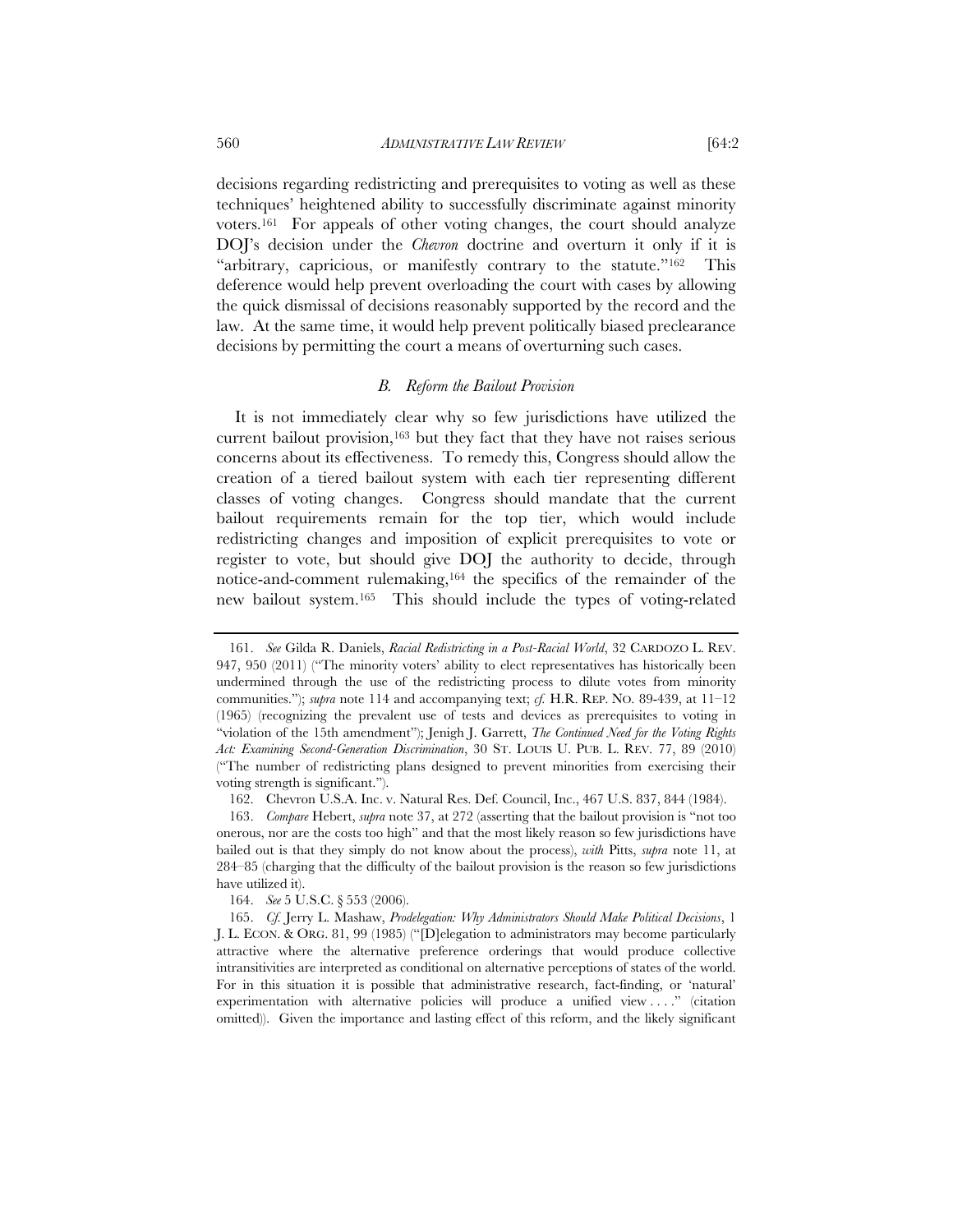changes comprising each tier and the applicable evidentiary requirements for a successful bailout at each level. A tiered system would allow a nondiscriminating jurisdiction, which may be discouraged by the cost and difficulty of meeting the evidentiary burden of the current bailout provision, to choose a less onerous bailout level and regain some independence over its voting system.166

The reformed bailout provision should make clear that, like the current provision, any proven acts of voting discrimination within the succeeding ten years would result in reversion to complete coverage.167 This reform strengthens the constitutionality of Section 5 by directly confronting the concern of the Supreme Court that the current provision may make it too difficult for jurisdictions with no history of discrimination to bailout.168 Further, as more jurisdictions successfully utilize this bailout provision, DOJ's preclearance workload would be reduced, freeing up scarce resources and increasing the agency's effectiveness at enforcing the VRA and preventing voting discrimination.

167. *See* 42 U.S.C. § 1973b(a)(5) (2006).

disagreement between covered jurisdictions and minority stakeholders, DOJ should consider using consensual rulemaking and allow "[s]takeholders [to] participate directly in the development of rules rather than merely commenting on agency action." Steven J. Balla & John R. Wright, *Consensual Rule Making and the Time It Takes to Develop Rules*, *in* POLITICS, POLICY, AND ORGANIZATIONS: FRONTIERS IN THE SCIENTIFIC STUDY OF BUREAUCRACY 187, 191 (George A Krause & Kenneth J. Meier eds., 2003) ("Given their enhanced involvement and interaction, stakeholders have incentives to eschew extreme positions, prioritize their preferences, exchange information, and in general search for common ground that can provide the basis for mutually acceptable rules." (citations omitted)).

 <sup>166.</sup> *Cf. An Introduction to the Expiring Provisions of the Voting Rights Act and Legal Issues Relating to Reauthorization: Hearing Before the S. Comm. on the Judiciary*, 109th Cong. 223–24 (2006) [hereinafter *Introduction to the Expiring Provisions*] (statement of Professor Samuel Issacharoff, New York University School of Law) (arguing that the current bailout provision "appears unduly onerous").

 <sup>168.</sup> *See NAMUDNO*, 129 S. Ct. 2504, 2518–19 (2009) (Thomas, J., concurring in the judgment in part and dissenting in part) (stating that given the combination of both objective and subjective requirements, "Bailout eligibility is a distant prospect for most covered jurisdictions [and Congress's] promise of a bailout opportunity has, in a great majority of cases, turned out to be no more than a mirage"); *Introduction to the Expiring Provisions*, *supra* note 166, at 223–24 ("A liberalized bailout provision . . . would alleviate some of the constitutional pressure on the most suspect of the Act's current features: the extension of the original coverage formula."); *see also id.* at 19 (statement of Prof. Richard Hasen, Loyola Law School) ("One thing that I think would go a long way toward helping the constitutional case and also take off some of the burden in a lot of these jurisdictions is to ease the bailout requirements.").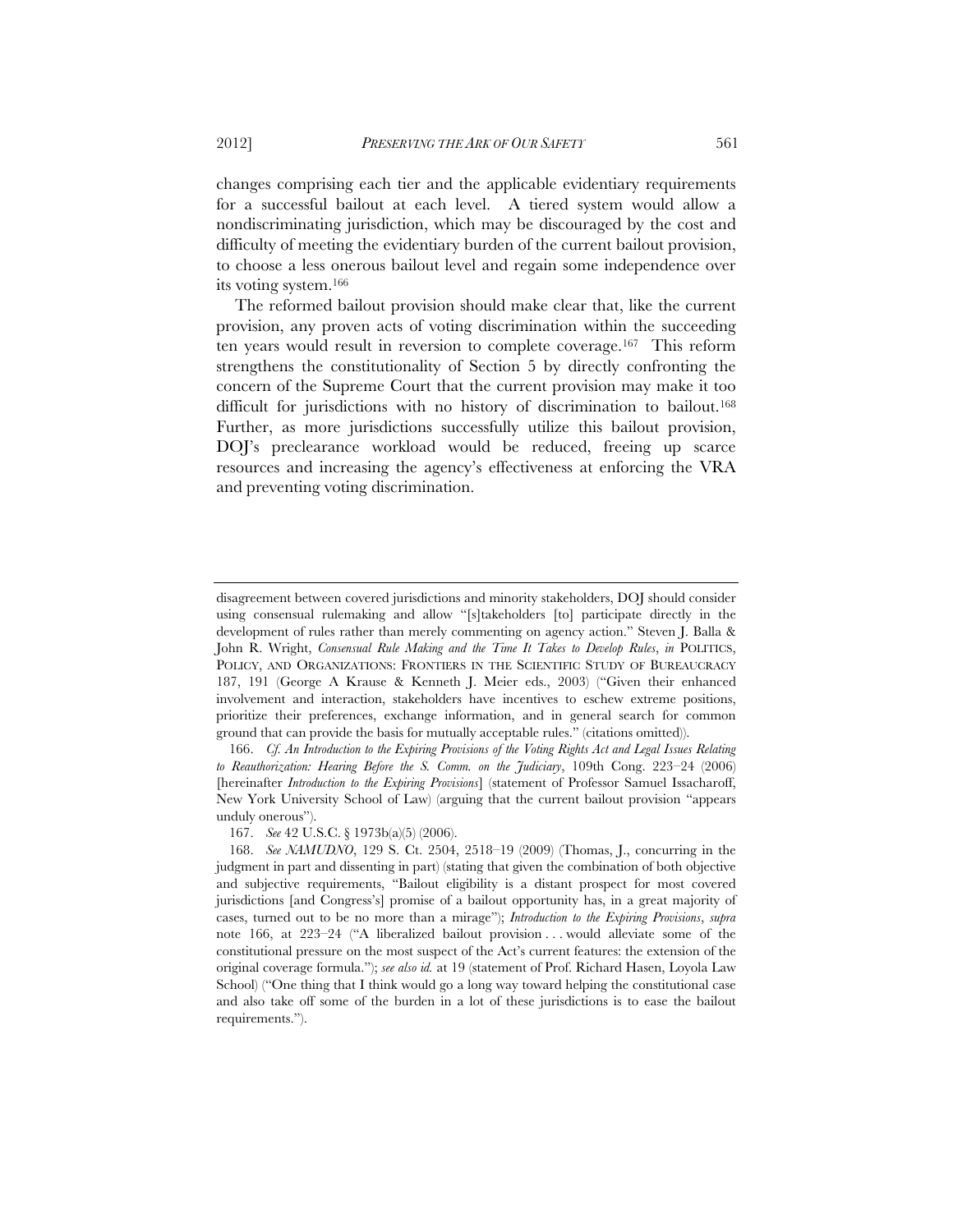#### 562 *ADMINISTRATIVE LAW REVIEW* [64:2

#### *C. A Means to Add Jurisdictions to Coverage*

The relatively static structure of Section 5 means that coverage cannot be adapted to respond to changes and developments in demographics, motivations, or constitutional interpretation.169 As seen with certain responsibilities, such as monetary policy, the slow-moving and politically shackled arms of Congress are often not a successful means of responding to new contingencies or shifting circumstances.170

The complex responsibility of updating the coverage of Section 5 is better suited for an agency than it is for Congress. For all the congressional hearings and debates on the coverage formula during the 2006 reauthorization, changes never really stood a chance.<sup>171</sup> This is not to say that DOJ should be able to completely scrap and replace the old coverage. There is a strong rationale behind the current coverage and it should not be easily dismissed.172 Congress should thus set the current coverage as the starting point, but give DOJ the ability to initiate legal proceedings by which jurisdictions may be added to Section 5 coverage.<sup>173</sup> This would

 <sup>169.</sup> *See supra* note 89 and accompanying text.

 <sup>170.</sup> *Cf.* Alberto Alesina & Guido Tabellini, *Bureaucrats or Politicians? Part I: A Single Policy Task*, 97 AM. ECON. REV. 169, 177 (2007) ("Bureaucrats want to signal their competence for career concerns, politicians for reelection purposes. . . . Politicians are preferable if ability is less important than effort or if there is little uncertainty about whether the policymaker has the required abilities; bureaucrats are preferable in the opposite case. This result is consistent with the observation that highly technical tasks (monetary policy, regulatory policies, public debt management) are typically delegated to high-level bureaucrats."); Peter H. Schuck, *Delegation and Democracy: Comments on David Schoenbrod*, 20 CARDOZO L. REV. 775, 777 (1999) (arguing that because of reelection concerns politicians "may neglect longer term social problems whose solutions require immediate sacrifices for delayed gains, problems that demand as much of the legislators' attention, prudence, and political courage as they can muster"). Additionally, public participation at the agency level can mean better and more effective solutions and approaches. *Id.* at 781–83 ("[T]he agency is where the public can best educate the government about the true nature of the problem that Congress has tried to address. Only the interested parties, reacting to specific agency proposals for rules or other actions, possess (or have the incentive to acquire) the information necessary to identify, explicate, quantify, and evaluate the real-world consequences of these and alternative proposals.").

 <sup>171.</sup> *See* Seaman, *supra* note 35, at 42–43 ("[A]ny dramatic change to Section 5's scope no matter how effective or well-intentioned—probably was politically unfeasible because it could have caused an unraveling of the bipartisan coalition that shepherded the bill to passage."); *supra* note 92 and accompanying text. There was also the difficulty of finding a new "neutral" coverage formula that would have successfully extended coverage to the desired jurisdictions. Persily, *Promise and Pitfalls, supra* note 23, at 209.

 <sup>172.</sup> *See supra* note 103 and accompanying text.

 <sup>173.</sup> *Cf. supra* note 101 and accompanying text (recognizing flagrant voting rights violations in uncovered jurisdictions).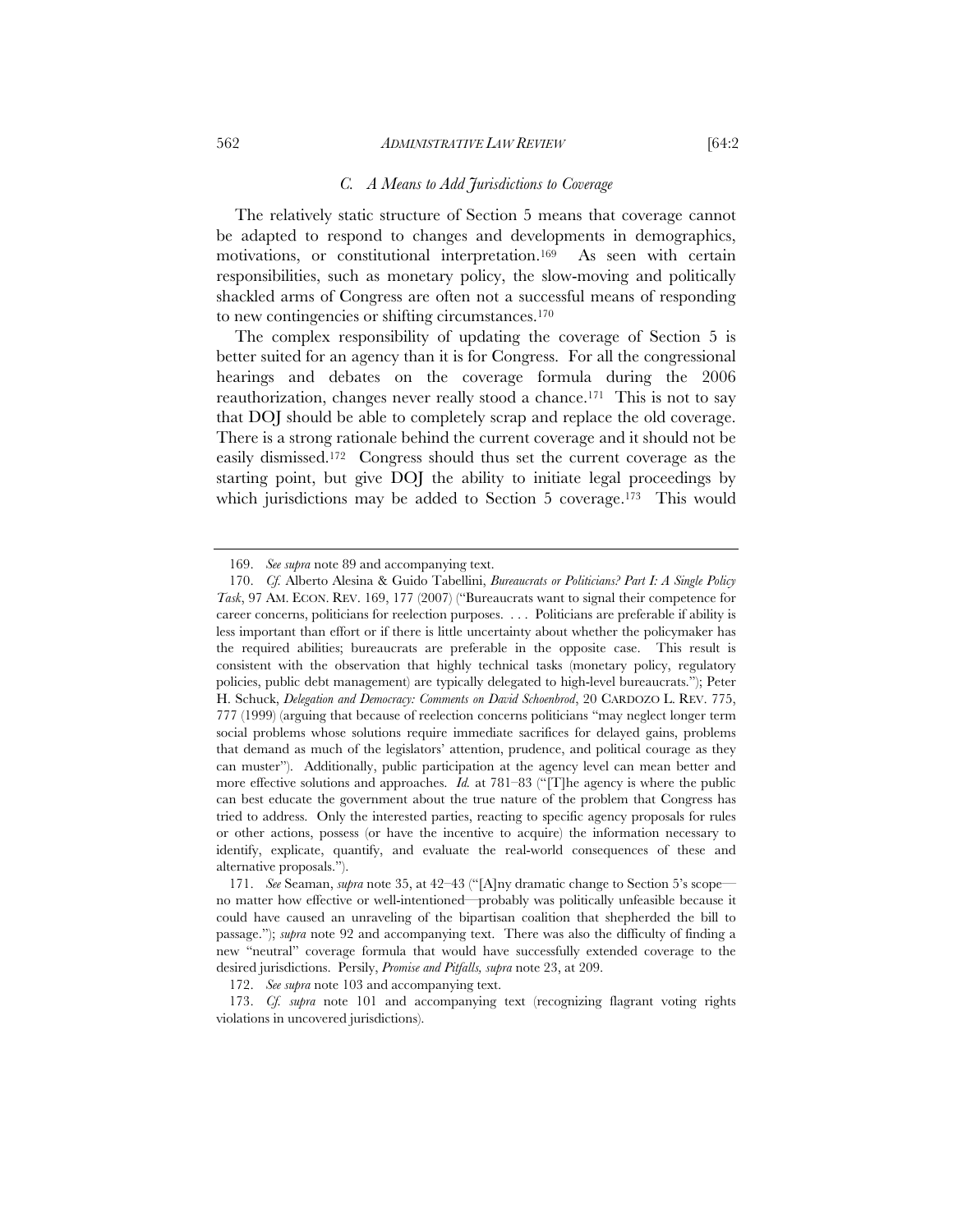allow Section 5 coverage to be tailored to new and changing circumstances and expanded to areas where it is needed.

To add a jurisdiction to Section 5 coverage, Congress should require that DOJ prove, by a preponderance of the evidence and before a threejudge panel of the U.S. District Court for the District of Columbia, a consistent pattern of voting discrimination—either intentional, effectual, or both—and a strong likelihood of continuance into the future absent the requirement of preclearance. The intricacies of this evidentiary requirement should be deciphered in significantly greater detail through regulations promulgated by DOJ using notice-and-comment rulemaking.174 This would greatly increase the effectiveness of Section 5 by ensuring that coverage represents, as closely as possible, the areas with the greatest propensity toward discrimination. This reform would also strengthen Section 5's constitutionality<sup>175</sup> by allowing DOJ to extend coverage to jurisdictions where discrimination exists and, when combined with a reformed bailout provision, to ensure that coverage more accurately represents the current state of the country.176

# **CONCLUSION**

Section 5 has been an extremely successful tool in the fight against voting discrimination.<sup>177</sup> It has helped produce remarkable increases in minority voter registration and minority representation at all levels of government.178 The right to vote, the ark of our safety, is more secure today because of this essential provision. Despite this, voting discrimination still persists and the need for protection remains.179 Section 5 must be reformed both to increase its effectiveness in a new, ever-changing society, and to ensure that

 <sup>174.</sup> *See* 5 U.S.C. § 553 (2006).

 <sup>175.</sup> The proposed approach would also alleviate the concern that any congressional change to the coverage formula might create additional constitutional infirmities to the entirety of Section 5. Persily, *Promise and Pitfalls*, *supra* note 23, at 194, 209. By having DOJ promulgate regulations specifying the evidentiary requirements needed to add a jurisdiction to Section 5's coverage, a court could find the regulations unconstitutional without endangering Section 5's statutory foundation. Additionally, a court would have an opportunity to review each individual attempt to add a jurisdiction to coverage and would thus rule on the legality and constitutionality of each, as opposed to the entire coverage formula.

 <sup>176.</sup> *See NAMUDNO*, 129 S. Ct. 2504, 2512 (2009) ("The evil that § 5 is meant to address may no longer be concentrated in the jurisdictions singled out for preclearance. The statute's coverage formula is based on data that is now more than 35 years old, and there is considerable evidence that it fails to account for current political conditions.").

 <sup>177.</sup> *See supra* Part I.A.2.

 <sup>178.</sup> *See id.* 

 <sup>179.</sup> *See supra* Part II.B.2.